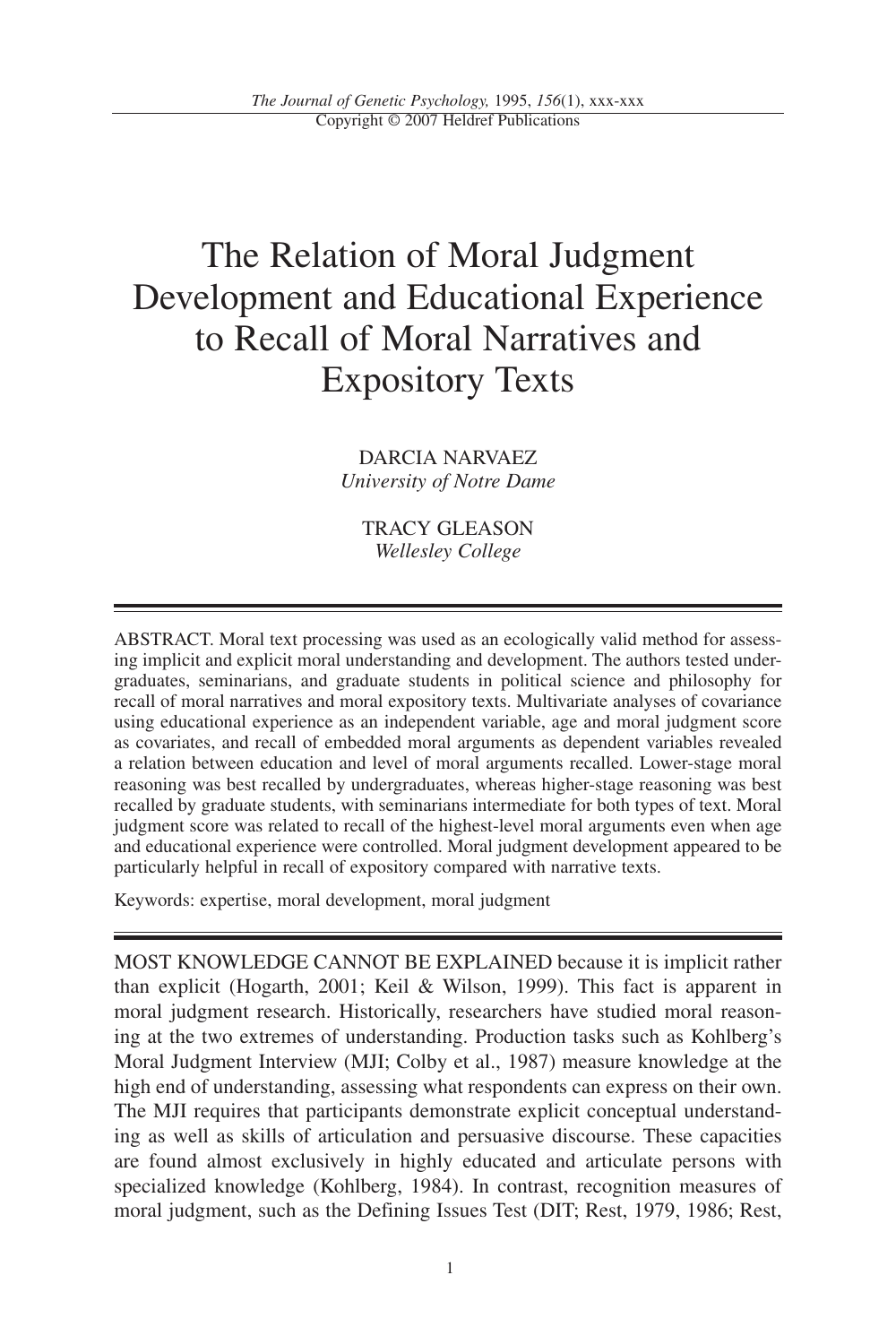Narvaez, Bebeau, & Thoma, 1999), assess knowledge at the low end of understanding, providing maximum scaffolding for the respondent. Recognition tasks tap into implicit knowledge and emerging conceptual structures as well as more established understanding (Reber, 1993). Although both types of measures assess basic understanding, an ideal measure would illustrate the full range of moral reasoning available in a person's moral schemas. In recent years, moral text processing has emerged as an alternative method of study in the examination of moral development (Narvaez, 1998, 1999; Narvaez, Endicott, & Thoma, 2001; Narvaez, Lapsley, Hagele & Lasky, 2006).

Moral text processing, such as the recall of narratives, has the potential to measure the full range of understanding, from implicit to explicit. In reading, background knowledge is required to form a mental model of the text (Singer, 1994), and readers compensate for unspecified or vague information in a text with their knowledge of the world (e.g., Bransford & Johnson, 1972). In addition, readers must repackage story events when they summarize, recall, or answer questions about the text on the basis of the mental representation they have constructed by integrating text material with background knowledge (Kintsch, 1988). This process of integrating and repackaging has components of implicit knowledge and explicit, declarative knowledge. Like the DIT, text recall provides a framework for structuring information about a moral issue, and like the MJI, it requires some production on the part of the respondent as recollection is organized. However, it also demands some inference generation on the basis of background knowledge.

Moral text processing provides an avenue for examining moral reasoning in a more ecologically valid manner than do the MJI and DIT because reading is a task that resembles everyday discourse processing. For example, in conversations and in reading or hearing news reports, individuals are often confronted with partial information and partial arguments about rationales and courses of action. They filter this information and, when necessary, apply background knowledge to fill in the gaps. Individuals apply schemas, including moral schemas, when making meaning out of events (Narvaez, 2002; Narvaez & Bock, 2002). Consequently, the processing of a text on moral topics is likely to differ as a function of a person's moral reasoning ability and experience with particular moral problems. Individual differences in the processing of moral texts should thus be apparent on the basis of both development and experience in the moral domain.

Experience contributes to differences in domain expertise between experts and novices. Domain expertise generally refers to a specific, studied domain (Alexander, 1992) for which expertise may take something like 10,000 hours of study (Simon & Chase, 1973). *Expertise* refers to a set of conceptual associations, action skills, and conditional knowledge (Abernathy & Hamm, 1995; Sternberg,

*Address correspondence to Darcia Narvaez, Department of Psychology, University of Notre Dame, Notre Dame, IN 46556, USA; dnarvaez@nd.edu (e-mail).*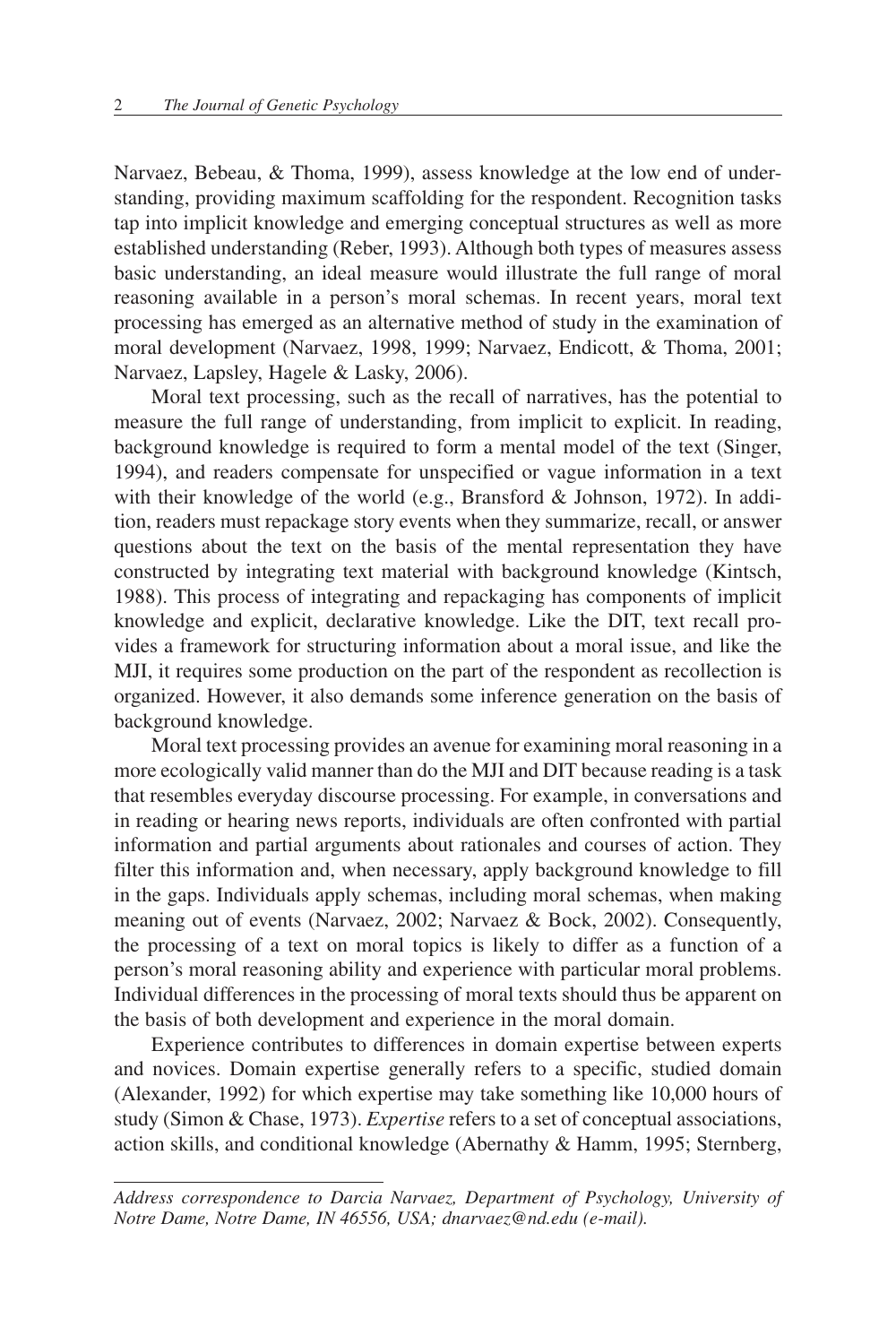1998, 1999). Domains that have been examined by psychologists include wellstructured domains such as baseball and chess (e.g., Chase & Simon, 1973; Chi & Koeske, 1983) and ill-structured domains such as medical diagnosis (Johnson, Hassebrock, Duran, & Moller, 1982). Well-structured domains have components that are completely specified in terms of information, possible actions, and outcomes (e.g., baseball), whereas ill-structured domains are characterized by uncertainty regarding how to characterize the initial starting conditions or problem, the goodness or feasibility of operations that can be used, and the goals to be achieved and their inherent goodness (e.g., problems in creative arts; Newell & Simon, 1972). Reasoning about moral issues is regarded as an ill-structured domain (King & Kitchener, 1994) because although experts may agree on a general interest (e.g., to select an ethical decision in a particular circumstance), they will likely not agree on what the problem is (starting conditions), what tools to use to reach a decision (operations used), what a satisfactory answer may be (evaluative functions), or how to determine whether the problem has been solved (goals achieved). Indeed, hospital bioethicists are reported to have these difficulties (Toulmin, 1981).

Reading tasks are particularly appropriate for investigating an ill-structured domain such as moral reasoning because of the relation between understanding a text and domain knowledge. Text comprehension involves not only the nature of the text and reading abilities of the reader, but also reader familiarity with the text topic (e.g., Chiesi, Spilich, & Voss, 1979; Fincher-Kiefer, Post, Greene, & Voss, 1988; Spilich, Vesonder, Chiesi, & Voss, 1979; see reviews by Alexander, 1992; Roller, 1990). Text comprehension is greatly influenced by the congruity between reader background and specific text content (e.g., Ohlhausen & Roller, 1988), which is facilitated by a greater amount of knowledge considered analogous to subject matter knowledge (Alexander, Pate, & Kulikowich, 1989; Hayes & Tierney, 1982; Kulikowich & Alexander, 1990; Walker, 1987) and expertise in the subject of the text (Meutsch, 1989). Of course, text comprehension is also related to the educational background of the reader (e.g., Anderson, Reynolds, Schallert, & Goetz, 1977; Birkmire, 1985), but beyond education, expertise differences in a particular domain have been directly related to differences in the ability to make inferences and construct-relevant schematic and conceptual models of text events (Singer, Harkness, & Stewart, 1997; Spilich et al.).

Researchers have explained the processes that underlie the relation between text comprehension and domain knowledge as a function of mental schemas and have tested these processes through examination of readers' recall of domainspecific texts (e.g., Arbuckle, Vanderleck, Harsany, & Lapidus, 1990; Schneider, Körkel, & Weinert, 1989). The findings of these studies suggest that high-knowledge readers achieve a deeper level of understanding than do low-knowledge readers, enabling them to construct an appropriate mental model that allows them to correctly elaborate on the text. In contrast, low-knowledge readers form inadequate mental models of the text, which leads to erroneous elaborations and infer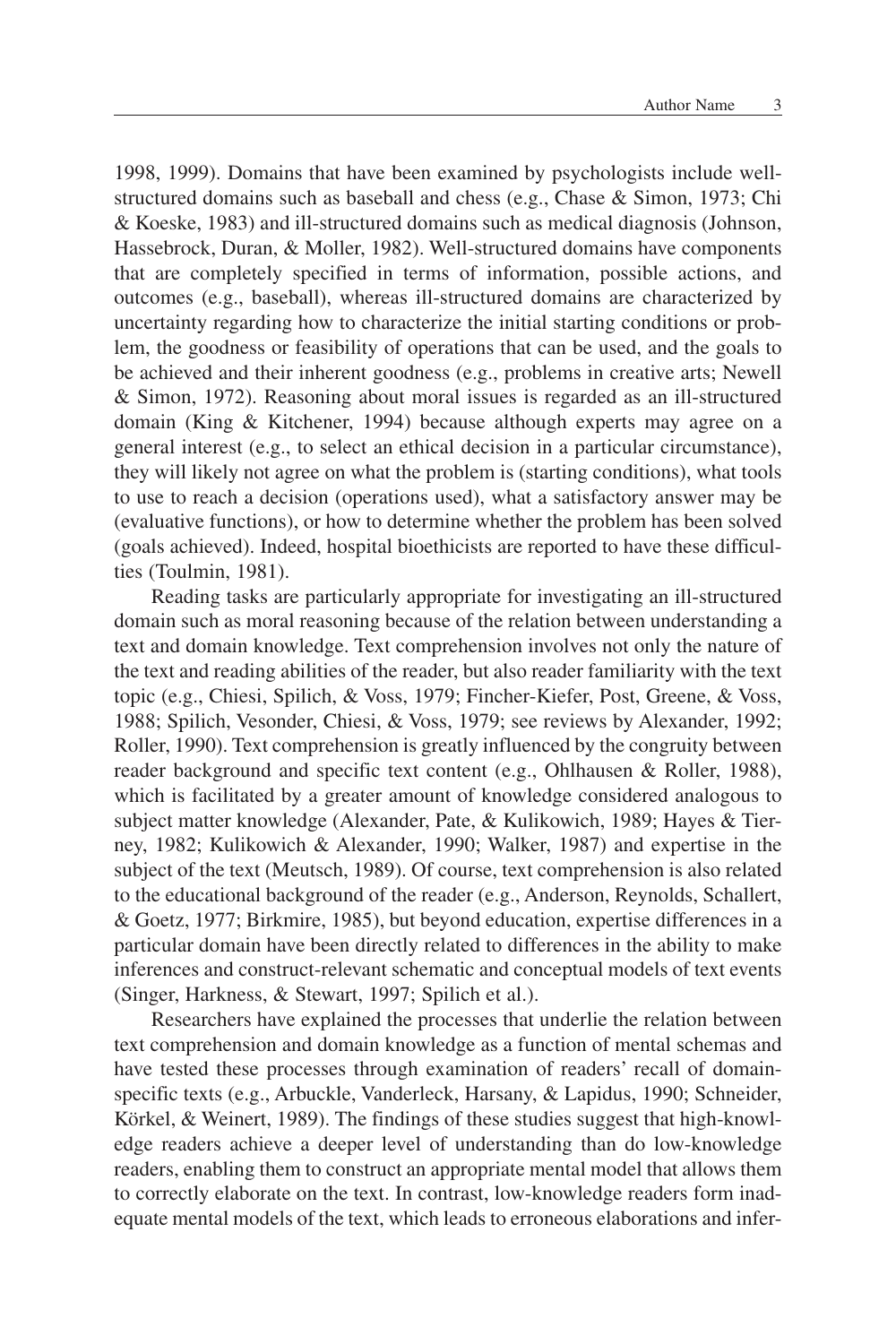ences during recall (Moravcsik & Kintsch, 1993). When texts are inconsistent with the reader's activated knowledge structures, readers will understand poorly (Bransford & Johnson, 1972), misrecall (Steffensen, Joag-Dev, & Anderson, 1979), and even distort memory to fit with their schematic structures (Bartlett, 1932; Reynolds, Taylor, Steffensen, Shirey, & Anderson, 1982). Similarly, recall of a text is superior when the reading topic is familiar (Crafton, 1983; Taylor, 1979) or when it conforms to background knowledge (Chiesi et al., 1979; Spilich et al., 1979).

The use of text recall to test application of domain knowledge in moral reasoning has precedence in the literature. Narvaez (1998) found that readers of moral narratives remembered correctly but also distorted narratives in their recall according to their level of moral judgment development. Although all participants reconstructed moral arguments that were not in the texts during recall, those with higher scores in moral judgment both recalled and invented significantly more high-level moral arguments than did those with lower levels of moral judgment development. Consequently, in the present study, we hypothesized that participants with greater and more focused experience with moral reasoning and rational moral problem solving would recall more of the high-stage moral arguments in moral texts than would participants with less educational experience.

Researchers have mapped developmental differences in moral judgment among students from elementary school through higher education, including undergraduate and graduate students. Age and education are the strongest predictors of moral judgment development (Rest, 1979, 1986; Rest et al., 1999). In fact, researchers have used graduate students in philosophy or political science as proxies for experts in moral reasoning and have used seminarians as middle-level experts (Rest, 1979, 1986). Yet whether developmental differences alone account for the distinctions between undergraduate and graduate students is unclear because of other differences between the groups, such as age, maturity, and academic experience. We examined influences on moral text recall that included not only moral reasoning, but also age and educational experience, to see how these factors interacted in explaining recall. We expected group differences due to educational experience, age, and moral reasoning expertise.

#### *The Current Study*

We tested whether moral judgment, age, and level of educational experience with moral reasoning and rational, moral problem solving would be reflected in participants' recall for moral stories, including both the events of the story and the moral arguments contained within them. We used moral judgment score as a proxy for moral reasoning expertise and education group or level as a proxy for experience with the tools of moral reasoning. Age was representative of maturation and correlative life experience.

Across stories, we expected that participants with higher moral reasoning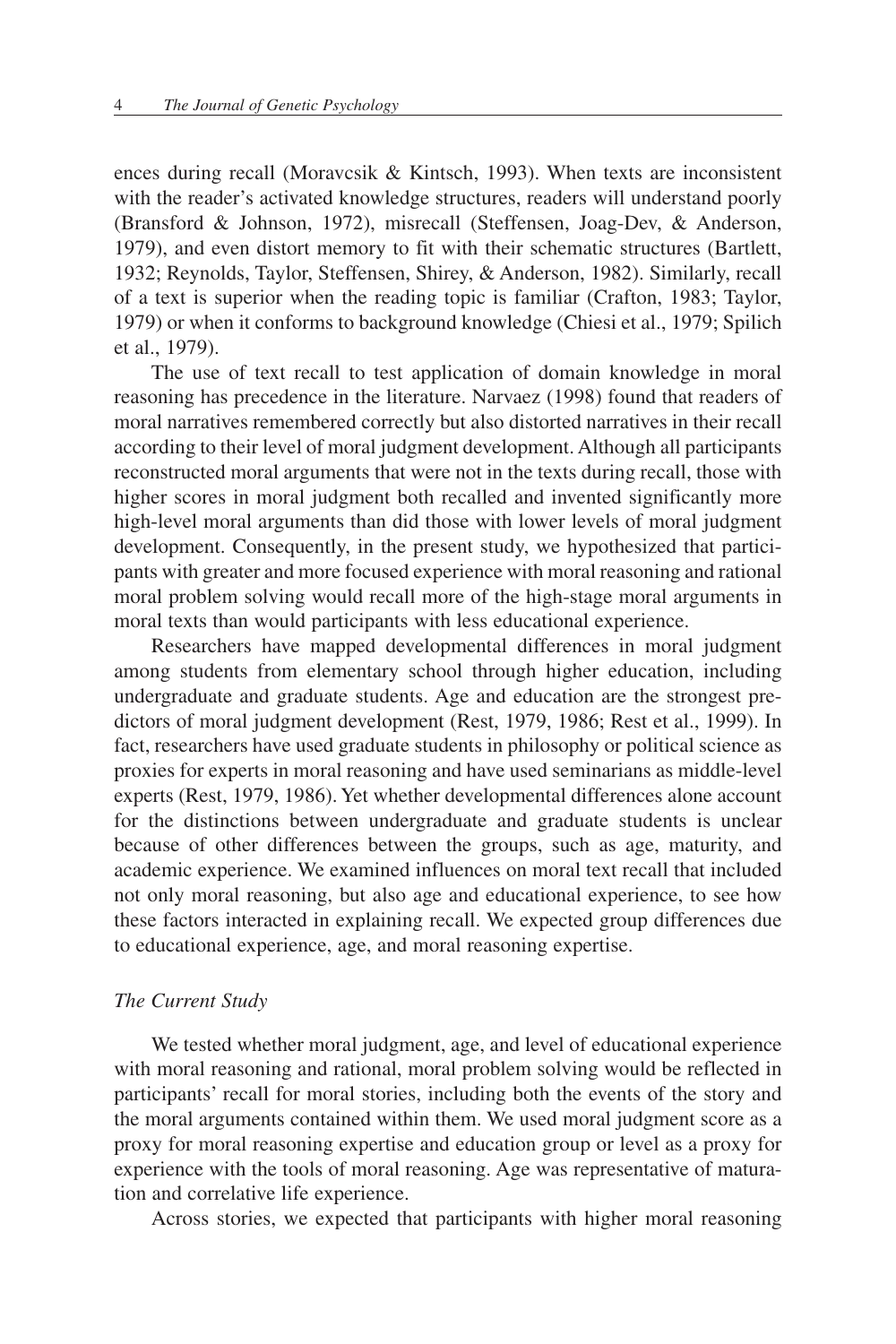expertise would exhibit better recall for the highest stage moral arguments than would those with low moral reasoning expertise, regardless of age and educational experience. Specifically, compared with low-reasoning participants, we expected high-reasoning participants to better recall the postconventional arguments in stories. We hypothesized that the advantage of moral judgment development would remain even after controlling for age and educational experience.

We used both narrative and expository texts. *Narrative texts* are stories with a beginning, middle, and end that discuss characters, their internal states, goals, and actions and reactions to outcomes that ensue. *Expository texts* are informational texts that convey facts or procedures. We used recall of narrative texts because it is a common form of processing world events (Bruner, 1986; Vitz, 1990), especially moral events (Tappan, 1997), and because narratives are familiar to all participants. However, in daily life, many moral issues are presented and considered in expository rather than narrative form. Consequently, we sought to determine whether recall of expository texts, compared with narrative texts, would vary according to moral judgment development, age, or educational experience.

Although reading processes are similar for narrative and expository texts (Goldman & Varma, 1995; van den Broek, Rohleder, & Narvaez, 1994, 1996), there are systematic differences in how people respond to each type of text (e.g., Einstein, McDaniel, Owen, & Coté, 1990; McDaniel, Einstein, Dunay, & Cobb, 1986; Zwaan, 1994). For example, readers generally do not use comprehensionenhancing strategies with expository texts as easily or as automatically as they do with narratives (Narvaez, van den Broek, & Ruiz, 1999). Consequently, we expected diminished recall for expository texts compared with narrative texts for all readers. However, we expected that recall of the moral expository texts would vary as a function of moral reasoning expertise because previous findings suggest that individuals with more extensive prior knowledge relevant to the text demonstrate more inference generation, hypothesis construction, and other active processes when reading (Haas & Flower, 1988). We also expected that educational experience would correlate with recall of expository texts because these texts require more comprehension effort and background knowledge than do narratives.

We included three groups of participants that varied on the three factors (age, educational experience, moral judgment development). Undergraduate students were the youngest participants and had the least experience in moral reasoning (no philosophy or political science majors were included in the sample). They tended to have lower moral judgment scores than did participants with bachelor's degrees or graduate training. Lutheran seminarians represented a higher educational experience group, were older, and were expected to have intermediatelevel moral judgment. Although in their training the seminarians focus on moral questions to a greater degree than do undergraduates, they also learn a particular moral point of view (the Lutheran tradition) rather than learning the complex problem-solving tools in moral reasoning, which includes learning the strengths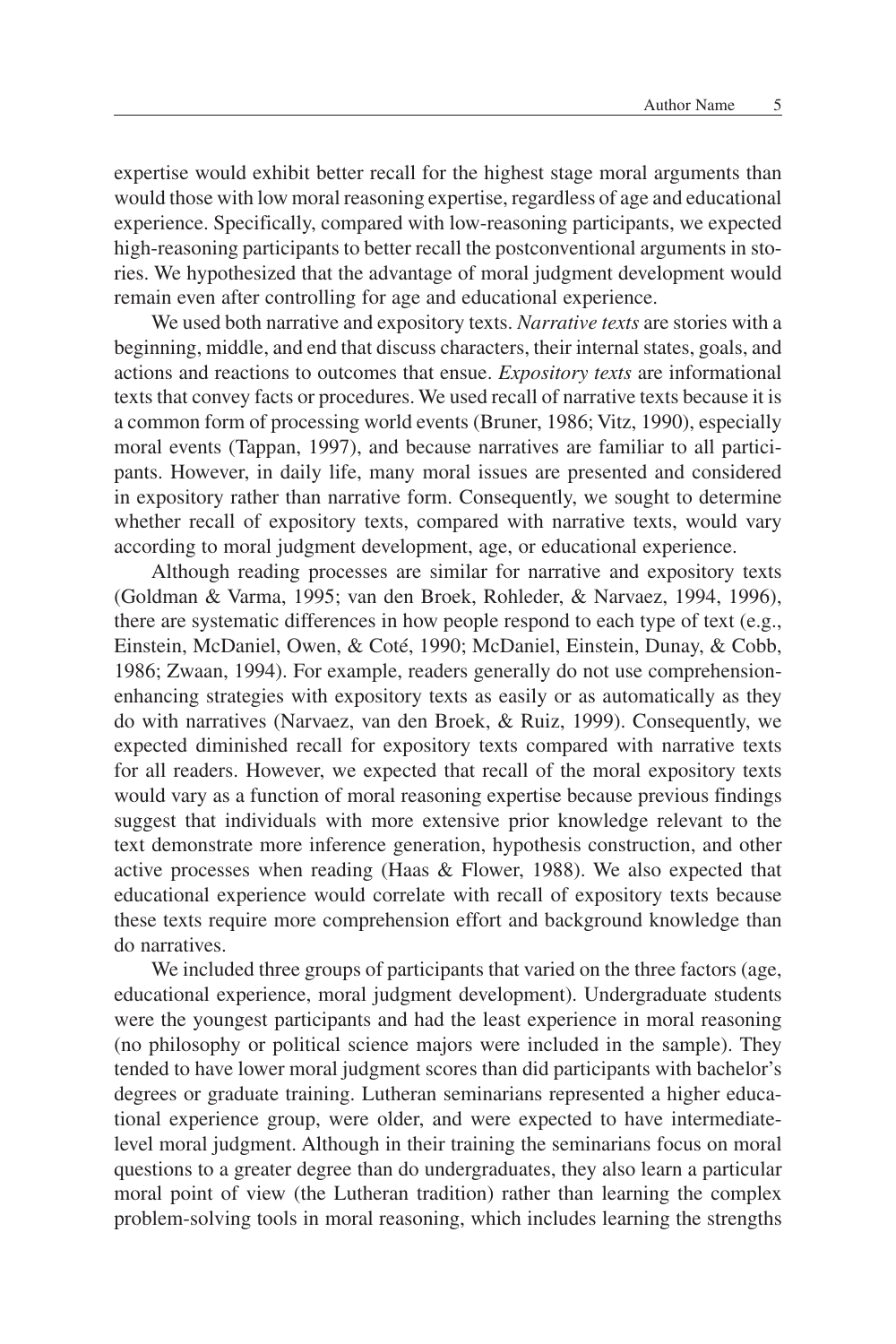and weakness of various approaches to solving moral problems. In contrast, graduate students in philosophy or political science learn the complexities of moral reasoning and they comprised our third group. They were similar in age to the seminarians, represented a relatively high level of educational experience and the greatest amount of moral reasoning training, and therefore were expected to have the highest moral judgment scores. Admittedly, age and educational experience were confounded to some degree between the undergraduates and the other two groups. We interpreted the results in light of this potential confound.

# **Method**

## *Participants*

Participants were 37 undergraduates from lower-division psychology classes in a Midwestern US public urban university (*M* age  $= 22.19$  years, *SD*  $= 13.82$ years; median = 20 years; 11 men, all White), 34 seminary students from a mainstream Lutheran seminary (*M* age = 29.97 years,  $SD = 14.72$  years; median = 28 years; 17 men; all White) and 16 graduate students in philosophy or political science at a large Midwestern US public urban university (*M* age = 29.06 years,  $SD = 10.71$  years; median  $= 27$  years; 10 men; all White). The undergraduates received course credit for participating, and the seminary and graduate students were paid for their participation.

# *Materials*

*Narratives*. The first portion of the study involved reading and recalling five texts: two moral narratives, two moral expository texts, and one nonmoral narrative. The moral narratives were written by the researchers, used in prior research (Narvaez, 1998), and concerned everyday situations (being asked by a friend to do something illegal; receiving undeserved money) in which the protagonist considered action options while trying to make a moral decision. The moral dilemma situations included situational detail along with embedded moral arguments at different levels of Kohlberg's (1984) moral judgment stages (Stages 2–5). The arguments were based on Rest's (1979) conceptualization of Kohlberg's stages. These narratives used partially drawn arguments, an approach successfully used by the DIT (Rest, 1993; Rest, Thoma, & Edwards, 1997) and in previous moral text comprehension research (Narvaez, 1998). The partially-drawn moral arguments necessitate reader application of background knowledge to fill in missing information. To do so correctly, the individual must have the conceptual structures required, otherwise the fill-in may be incorrect or may not occur at all. We presumed that existing moral reasoning schemas would be invoked under these partial view conditions in the texts. The moral narratives were (a) "Sara's Evening at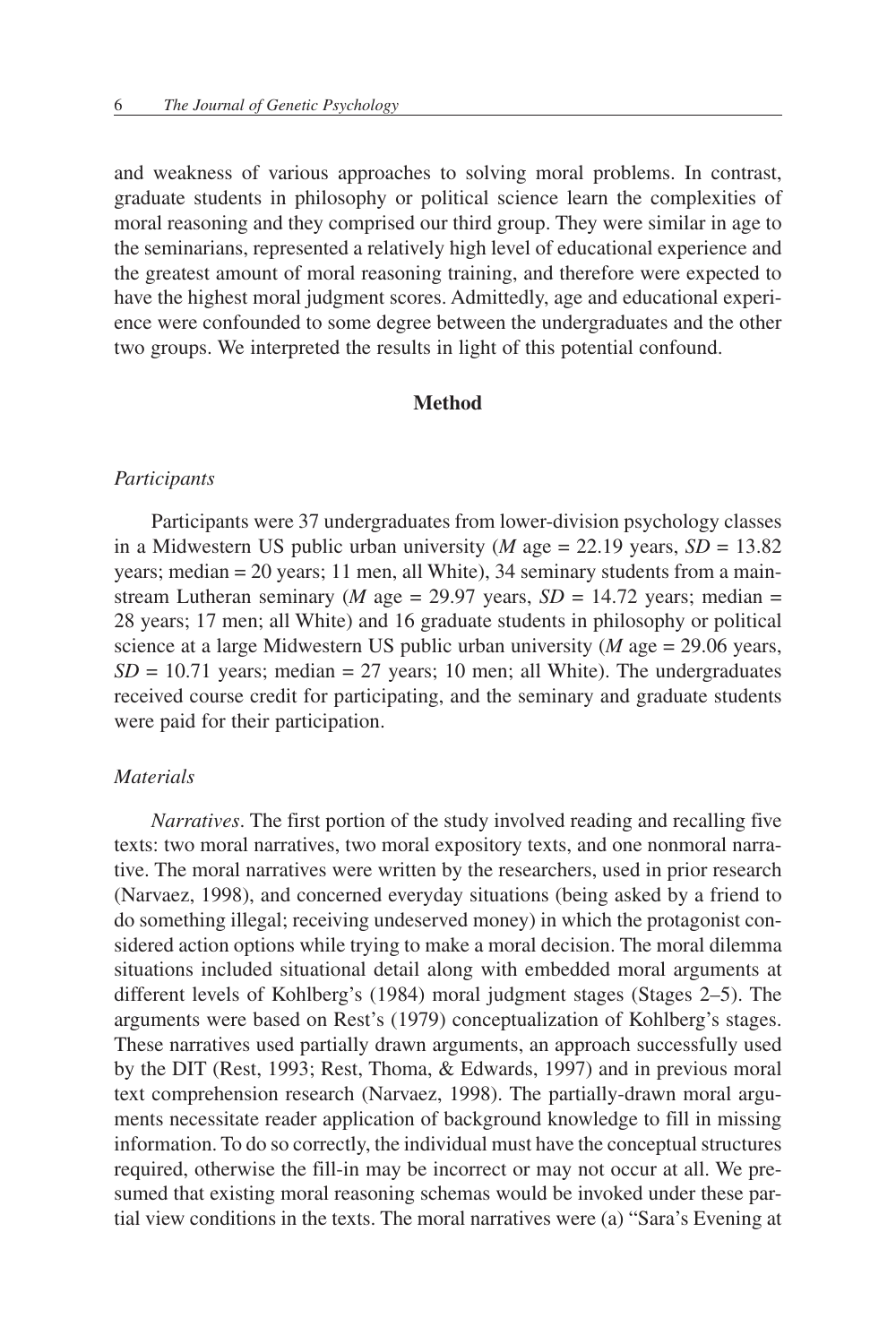Home," in which a woman is invited by her best friend to trespass in protest of the production of an inhumane weapon (see Appendix A for a copy of this story with arguments highlighted); and (b) "Penny and the Mail," in which a poor woman with three children and a hardworking husband receives an overpayment from the insurance company that would not be discovered if she kept it. The nonmoral story was "Tom's Week," a story developed by the researchers and used in prior research that described the protagonist's grueling week.

*Expository texts*. We selected two expository texts from the local newspaper that presented multiple moral arguments at different moral stages. One was a newspaper editorial about euthanasia called "Life and Death" (see Appendix B for the text with arguments included). The other was a report called "Sentence Closes Case" about a man turning himself in for the murder of his neighbors 20 years after the fact. This text was a slightly revised newspaper report about the case.

*The Defining Issues Test.* The second set of materials was the DIT (Rest, 1979, 1986; Rest et al., 1999), a standardized, objective, paper-and-pencil measure of justice-based moral judgment that presents six moral dilemmas. After reading each dilemma, the participant rates the importance of a list of concerns one may have in that situation and ranks the four of most concern. The postconventional or *P-score* is the most widely used index on the DIT (Rest, 1993). It is a weighted sum of the postconventional judgment preferred by the participant (i.e., Stages 5 and 6 in the Kohlbergian scheme). The maximum score is 95. Items on the DIT are actual statements from respondents during test development. Examples from a dilemma called "Heinz and the Drug" include "What values are going to be the basis for governing how people act towards each other?" (Stage 5, Postconventional); "Whether a community's laws are going to be upheld" (Stage 4, Maintaining Norms); and "Isn't it only natural for a loving husband to care so much for his wife that he'd steal?" (Stage 3, Personal Interest).

Test–retest reliability for the DIT ranges from .70 to .80 for the P-score. Internal consistency as measured by Cronbach's alpha had the same range, .70–.80, in various studies (Rest, 1993). The DIT has been validated according to six criteria: (a) correlations with moral comprehension (e.g., Rest, 1979), (b) differentiating more and less skilled groups (Narvaez, 1998), (c) longitudinal trends (e.g., Rest, 1986), (d) sensitivity to intervention (Rest & Narvaez, 1994), (e) correlations with political attitudes (e.g., Narvaez, Getz, Rest, & Thoma, 1999), and (f) correlations with behavior (e.g., Thoma, 1994; see Rest et al., 1997, or Rest et al., 1999, for a summary of validation studies). The DIT was scored electronically by the Center for the Study of Ethical Development, University of Minnesota.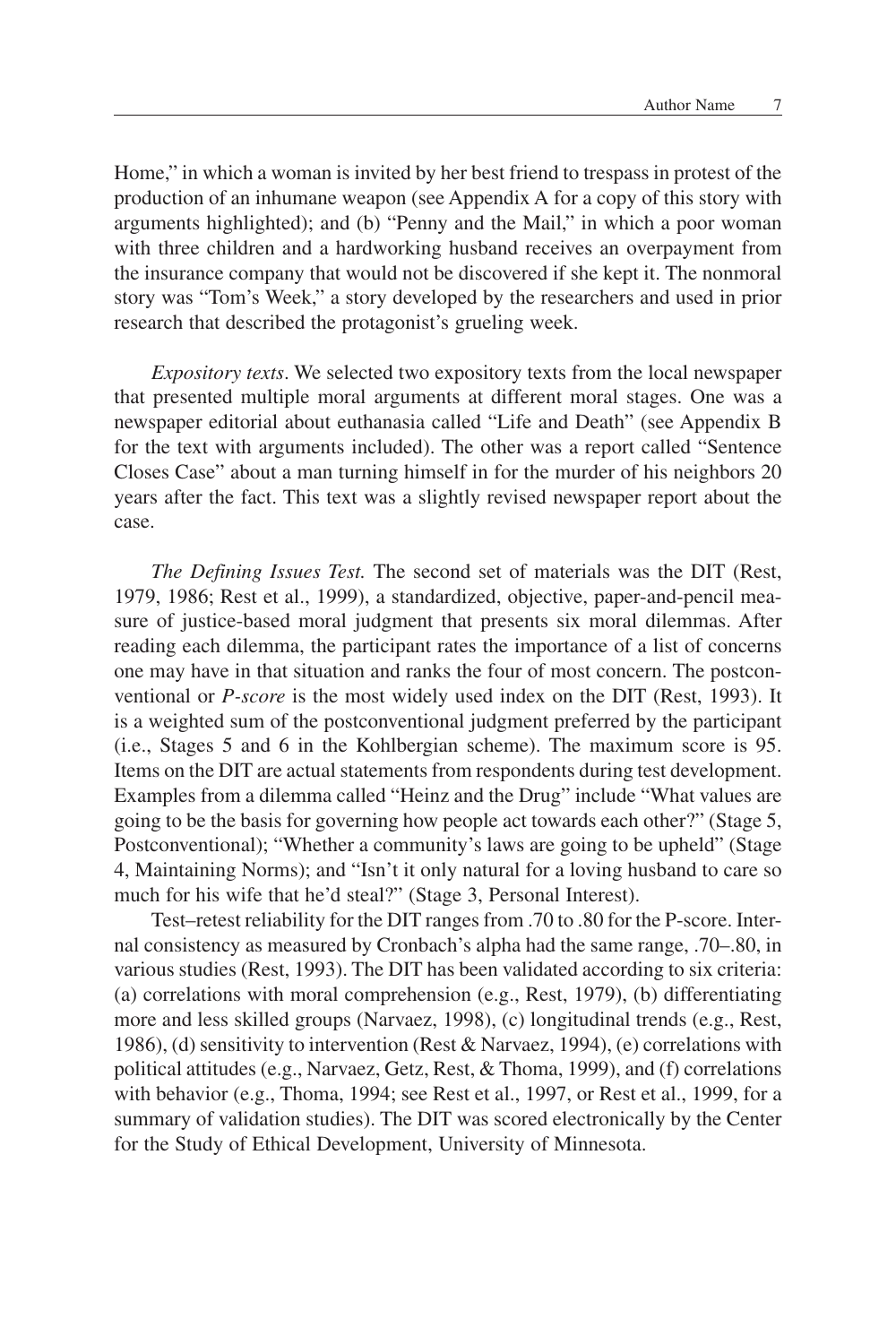## *Scoring*

*Story events.* The stories were each parsed into clauses that constitute events in the broad sense, using rules similar to those proposed by Warren, Nicholas, and Trabasso (1979). We obtained scores for gist recall (getting the general idea of an event) of critical and noncritical events. *Critical events* were those that were causally connected to three or more other events in the story. *Noncritical events* were those with fewer than three connections to other events in the story. Causal connection was determined according to criteria used by Trabasso, Secco, and van den Broek (1984): by being causally necessary in the circumstances. For example, in the events below listed from "Sara's Evening at Home," Sara's invitation to Cindy to "come in" is causally dependent in the text on Cindy being at the door, hence a causal link is drawn from the item listed here as item 2 to item 5, and from item 3 to item 5.

1. As she was beginning her second bowl of popcorn,

2. the doorbell rang.

3. It was Cindy.

4. "Hey, buddy! How's it going?"

5. "Come on in!"

An entire network was constructed in this way for each story.

*Moral arguments.* Moral arguments of different stages were in each moral text. Moral argument recall, like nonmoral event recall, was scored using a gist criterion. In other words, a paraphrase of the major components in a moral argument was sufficient for credit. Here is a sample excerpt from "Sara's evening at home" that includes a Stage 5 argument fragment: "Sara still wavered. 'I agree that each of us has to decide on what's fair. I agree that it is right to break the law sometimes, when doing so calls attention to some moral outrage . . ."

An example of a participant's response that received credit for the above argument is, "Sara didn't think it was a moral outrage and so it wasn't right to protest." During recall, participants brought up arguments from all stages that were not written in the stories, including Stages 1 and 2. After determining the types of arguments brought up by participants, we included them in the scoring system and scored all protocols for these categories. Table 1 lists the number of stage arguments that were scored for each story. The percentages of moral events in stories are listed in Table 2. In the analyses, we standardized participant scores because stories had different numbers of events to recall.

*Reliability*. Each story had a particular number of events that could be recalled (Tom: 125; Sentence: 95; Sara: 127; Life: 51; Penny: 112). We scored each protocol for either recalling or not recalling each event in each story. To verify that recall scores were reliably scored, we performed two reliability estimates for each story: general (critical and noncritical) event recall and moral argument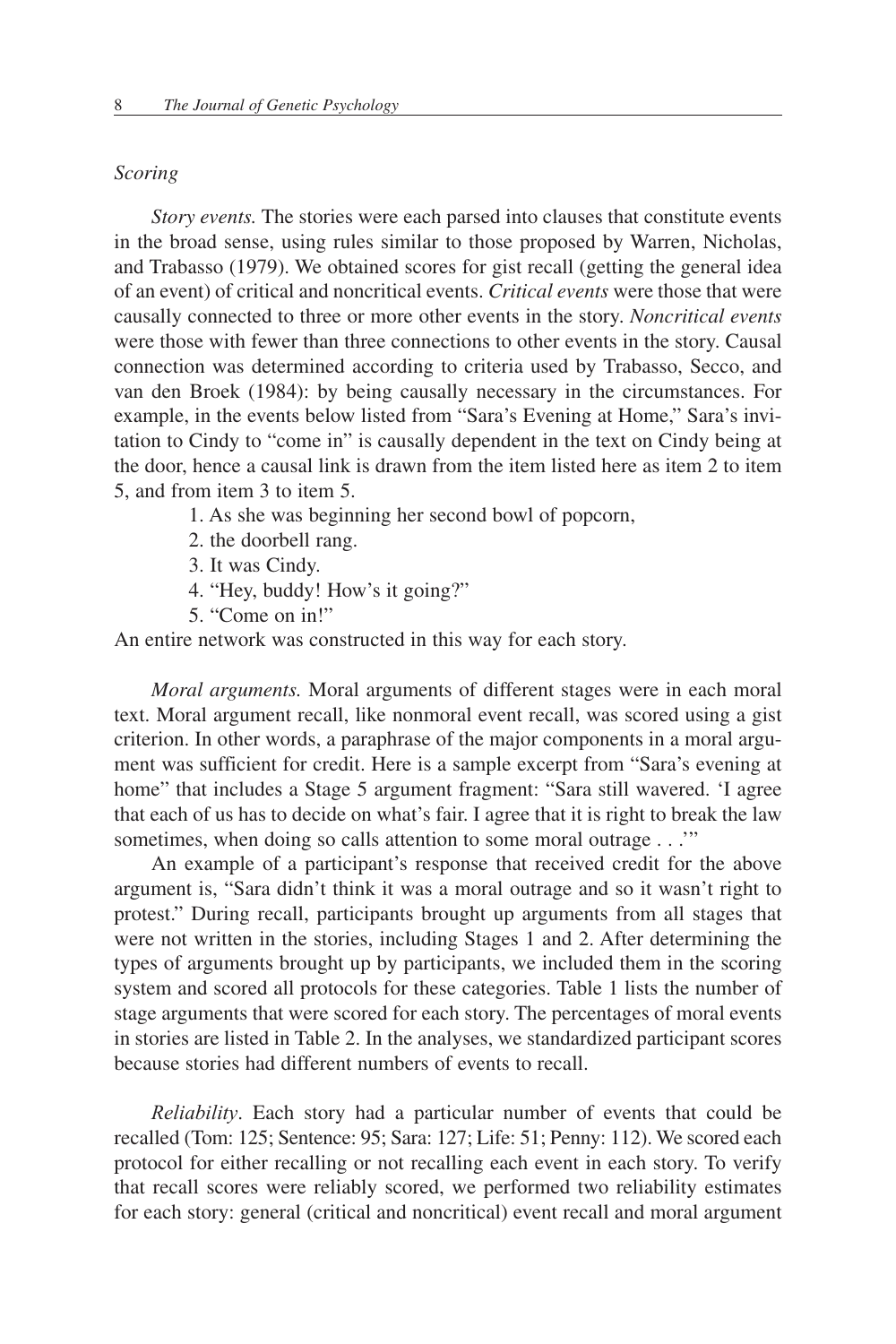recall. We evaluated both types of reliability across stories in a random sample of 10 protocols scored by two judges. For the nonmoral story, "Tom's Week,"  $κ =$ .93 for event recall. For "Penny and the Mail,"  $\kappa$  = .85 for event recall and  $\kappa$  = .94 for moral argument recall. For "Sara's Evening at Home,"  $\kappa = .83$  for event recall and  $\kappa = .92$  for moral argument recall. For "Life and Death,"  $\kappa = .86$  for event recall and  $\kappa = .81$  for moral argument recall. For "Sentence Closes Case,"  $\kappa$  = .83 for event recall and  $\kappa$  = .85 for moral argument recall. All disagreements were settled by discussion and protocols were then rescored.

*Internal consistency*. We calculated internal consistency using Cronbach's alpha for the recall of each story. Cronbach's alphas for the narratives were .91 for Tom, .84 for Sara, and .88 for Penny. Cronbach's alphas for recall of the expository texts were .78 for Life and .87 for Sentence.

# *Variables*

Dependent variables were recall of general (moral and nonmoral) events in stories and recall of moral arguments for each Stage (1–5). Factors were educational experience and gender. Age, moral judgment (P) score, and nonmoral recall were covariates. Nonmoral story recall was a measure of verbal production and was used in the analyses as a covariate to control for output quantity.

## *Procedure*

Participants were tested alone or in groups of 2 to 15. First, the participants were told to "read each of the following stories for understanding." All participants read the stories in the same order ("Tom's Week," "Sentence Closes Case," "Sara's Evening at Home," "Life and Death," and "Penny and the Mail"). When they finished reading all stories, participants exchanged the stories for a set of questions that related to the stories in the same order in which they were read. The instructions were to "complete the following tasks and questions about each of the stories": "Describe the major events of the story" (evoking text-based memory as mental structures allow) and "What were the protagonist's considerations in making a decision?" (evoking the moral schemas used to process the arguments in the text). After performing the story task, participants completed the DIT. Participants were given unlimited time to complete the tasks, and most finished both tasks in less than 90 min. The order of materials was fixed. We placed the DIT at the end so as to not prime the story task for moral reasoning. The neutral story was placed first to acquaint participants with the task. The order of the rest of the stories was determined randomly except for alternating narrative and expository texts. In prior studies of moral texts, order effects have not been found (e.g., Narvaez, 1998).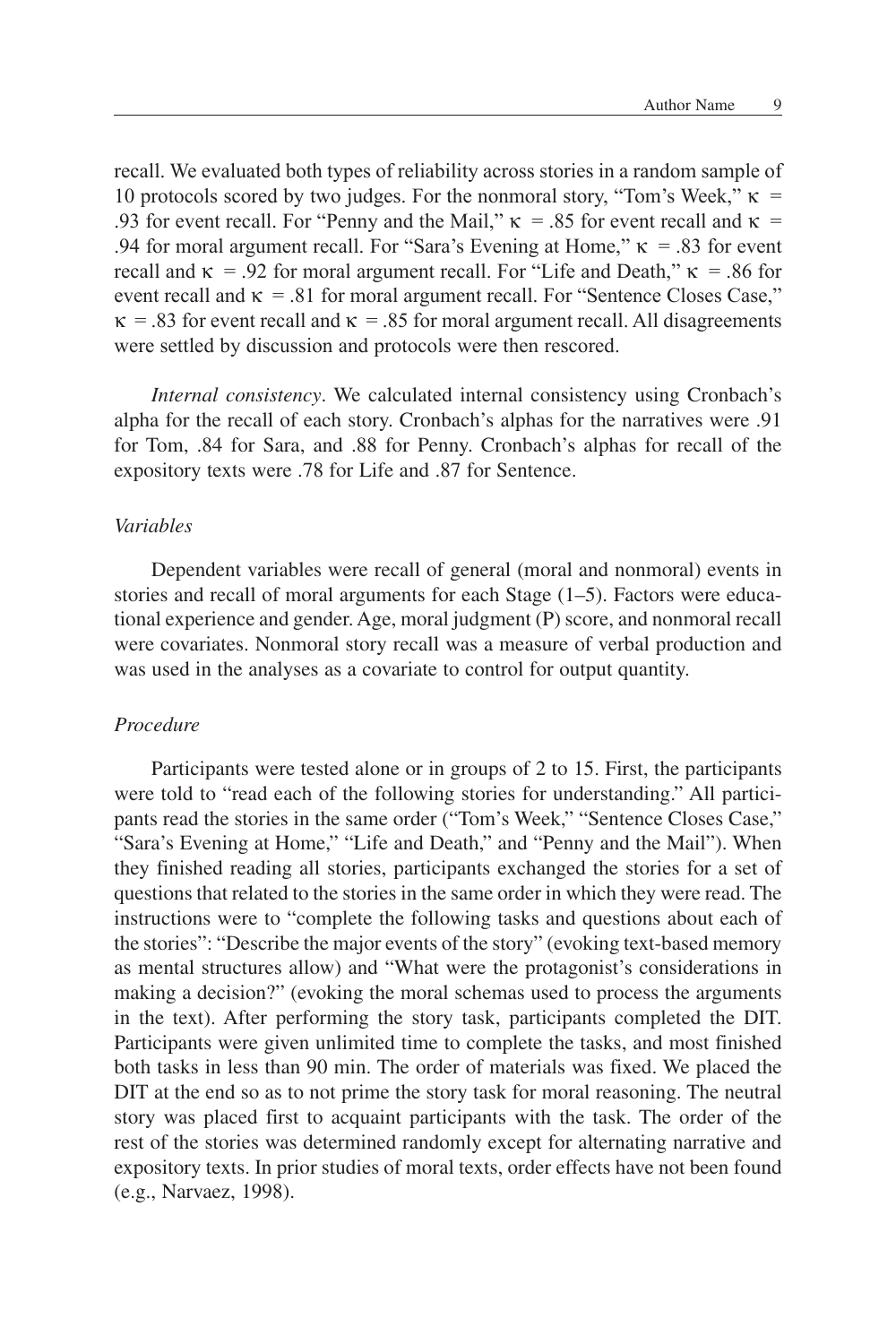#### **Results**

## *Moral Judgment Scores and General Recall of Texts*

We set alpha at .05 for all analyses, and all tests were two-tailed. DIT Pscores indicated moral judgment differences between the education groups. Undergraduates had an average score of  $43.82$  ( $SD = 13.82$ ), which is at the high end of the norm for college students (Rest, 1993). Seminarians had an average score of  $51.61$  ( $SD = 14.75$ ), which is in the range for graduate students (Rest, 1993). Graduate students had an average score of 61.99 (*SD* = 10.71), slightly lower than the normed score of 65 for graduate students in philosophy and political science (Rest, 1993). A one-way analysis of variance (ANOVA) indicated that the difference among the groups was significant,  $F(2, 82) = 9.61$ ,  $p < .0001$ . Post hoc tests using Tukey's honestly significant difference (HSD) revealed significant differences among all three groups  $(p < .05)$ . In general, these scores demonstrate that undergraduates preferred Stage 2 arguments, seminarians Stage 4, and graduate students Stage 5 (see Figure 1).

As is normally the case, we found considerable individual differences within groups. Consequently, we used moral judgment score as a covariate in the analyses. In this way, the effects of education on recall could be weighed separately from moral judgment development.

General recall means for each story are listed in Table 3. We conducted a repeated-measures multivariate analysis of variance (MANOVA) using educational experience and gender as independent variables and the three text recall variables as dependent variables (nonmoral, expository, narrative). The multivariate effect was significant for education, Wilks's  $\Lambda = 0.66$ ,  $F(6, 104) = 3.99$ ,  $p <$ .001,  $\eta^2$  = .19, but not for gender, Wilks's  $\Lambda$  = 1.00,  $F(3, 52)$  = .07,  $p > .95$ , nor for the interaction, Wilks's  $\Lambda = 0.96$ ,  $F(6, 104) = .34$ ,  $p > .90$ . There was a significant univariate effect for expository text,  $F(2, 60) = 10.69$ ,  $p < .001$ ,  $\eta^2 = .28$ , but not for the nonmoral story ( $p > .65$ ) or the narratives ( $p > .08$ ).

To test the influence of the three key variables (age, educational experience, moral judgment score), we performed multivariate analyses of covariance (MANCOVAs) with two sets of dependent variables: (a) recall of each stage across texts (5 variables, one for each stage of Stages 1–5) and (b) recall of each stage by type of text (narrative or expository, across stories in the same category; 10 variables). For both analyses, the independent variable was educational experience, and the covariates were moral judgment score, recall of the nonmoral story (as a measure of production), and age. We did not find gender differences initially, so we left this variable out of the final analyses. See Table 4 for mean recall (*z* score averages) of moral judgment stages by group.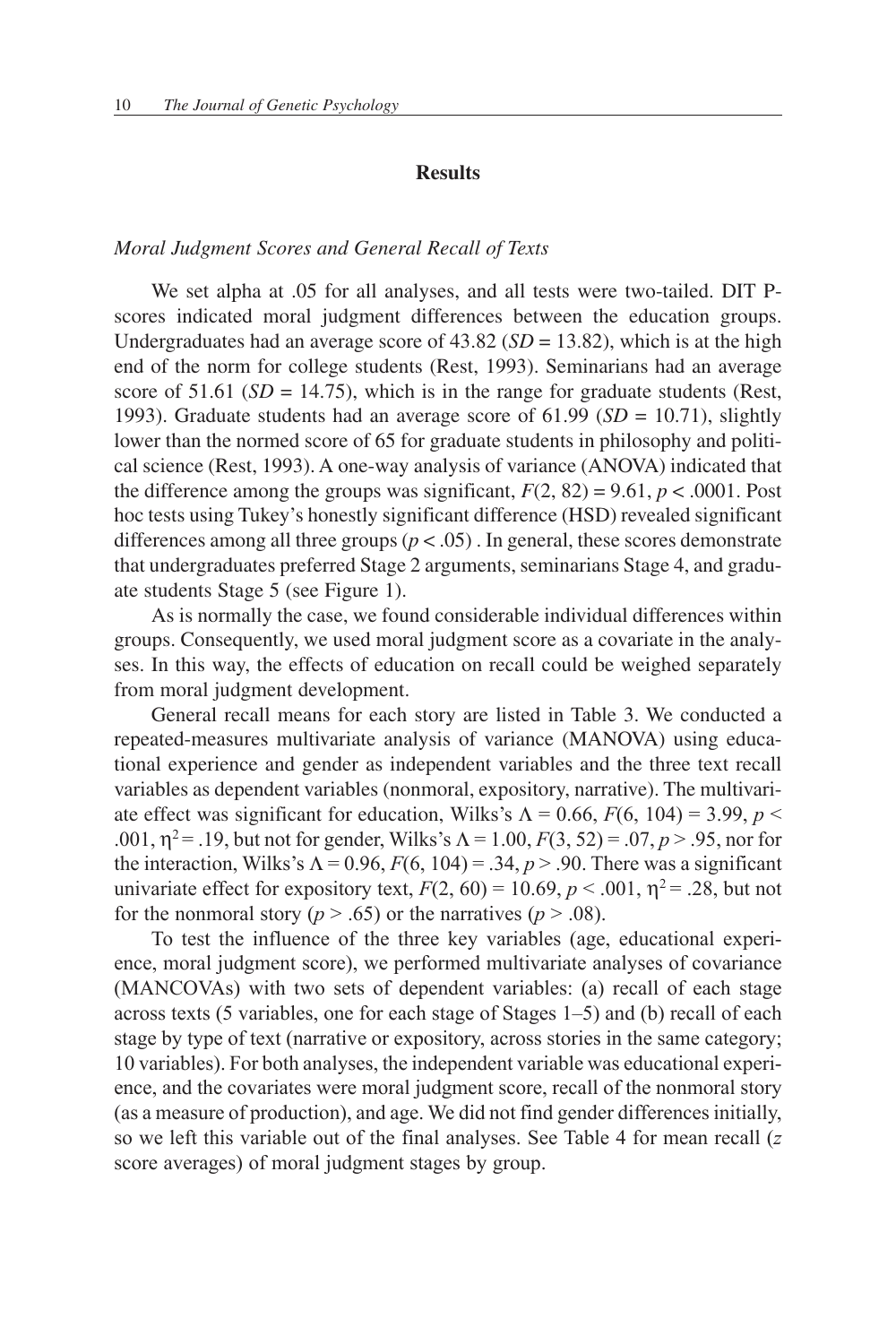## *Recall of Moral Stages Across Texts*

*Effects of educational experience*. First, when testing moral stage recall, we found a significant multivariate main effect for educational experience, Wilks's  $Λ = 0.63$ ,  $F(10, 75) = 3.90$ ,  $p < .001$ ,  $η<sup>2</sup> = .21$ . Several univariate tests were also significant. Educational experience was significant for Stage 1, *F*(1, 79) = 6.17,  $p < .003$ ,  $\eta^2 = .13$ , Stage 4,  $F(1, 79) = 8.18$ ,  $p < .001$ ,  $\eta^2 = .17$ , and Stage 5,  $F(1, 79) = 5.36$ ,  $p < .007$ ,  $\eta^2 = .12$ . The means for these scores show a clear novice-to-expert trend in that the lowest stage was best recalled by the low-educational-experience group whereas the highest stage was best recalled by the high-educational-experience group. Educational experience mattered for all scores except Stages 2 and 3: Undergraduates recalled Stage 1 arguments better than did the other groups but were worse at recalling Stage 4 and 5 arguments. Follow-up paired contrasts revealed significant differences between undergraduate and graduate students for Stage 1 ( $p = .002$ ), Stage 4 ( $p = .006$ ) and Stage 5  $(p = .002)$  and between seminarians and graduate students for Stage 5 ( $p = .02$ ).

*Effects of covariates*. No multivariate or univariate effects emerged for age  $(p > 0.11)$ . However, for P-score, a multivariate main effect emerged, Wilks's  $\Lambda$  $= 0.76$ ,  $F(5, 75) = 4.74$ ,  $p < .001$ ,  $\eta^2 = .24$ , as did univariate effects for Stage 4 recall,  $F(1, 79) = 3.99$ ,  $p < .049$ ,  $\eta^2 = .05$ , and Stage 5 recall,  $F(1, 79) = 21.21$ , p  $<$  001,  $\eta$ <sup>2</sup> = .21. Thus, participants with higher P-scores did significantly better on Stage 4 and Stage 5 moral recall, showing the effect of moral reasoning expertise on recall of the highest stages.

A multivariate main effect also emerged for nonmoral story recall, Wilks's Λ  $= 0.80, F(5, 75) = 3.54, p < .006, \eta^2 = .19$ . There were also significant univariate effects for the nonmoral story recall for Stage 3,  $F(1, 79) = 11.62$ ,  $p < .001$ ,  $\eta^2 =$ .13, and Stage 4,  $F(1, 79) = 12.67$ ,  $p < .001$ ,  $\eta^2 = .14$ , but not for Stage 5 ( $p > .10$ ), suggesting that the number of events recalled was related to recall of the middle stages but not to recall of the lowest or highest stages. This finding may be that the result of there being more Stage 3 and Stage 4 arguments to recall.

## *Recall of Moral Stages by Text Type*

Table 5 displays mean recall (*z* score averages) of moral argument stages by story type and group. Stage 1 was not included because too few participants recalled the Stage 1 expository argument.

*Effects of educational experience.* When testing moral stage recall within type of story, we found a significant multivariate effect for educational experience, Wilks's  $\Lambda = 0.69$ ,  $F(16, 146) = 1.82$ ,  $p < .03$ ,  $\eta^2 = .17$ , and several univariate effects. Educational experience was related to Stage 4 expository recall, *F*(1, 79)  $= 98.54, p < .001, \eta^2 = .18$ , and Stage 5 narrative recall,  $F(1, 79) = 4.02, p < .02$ ,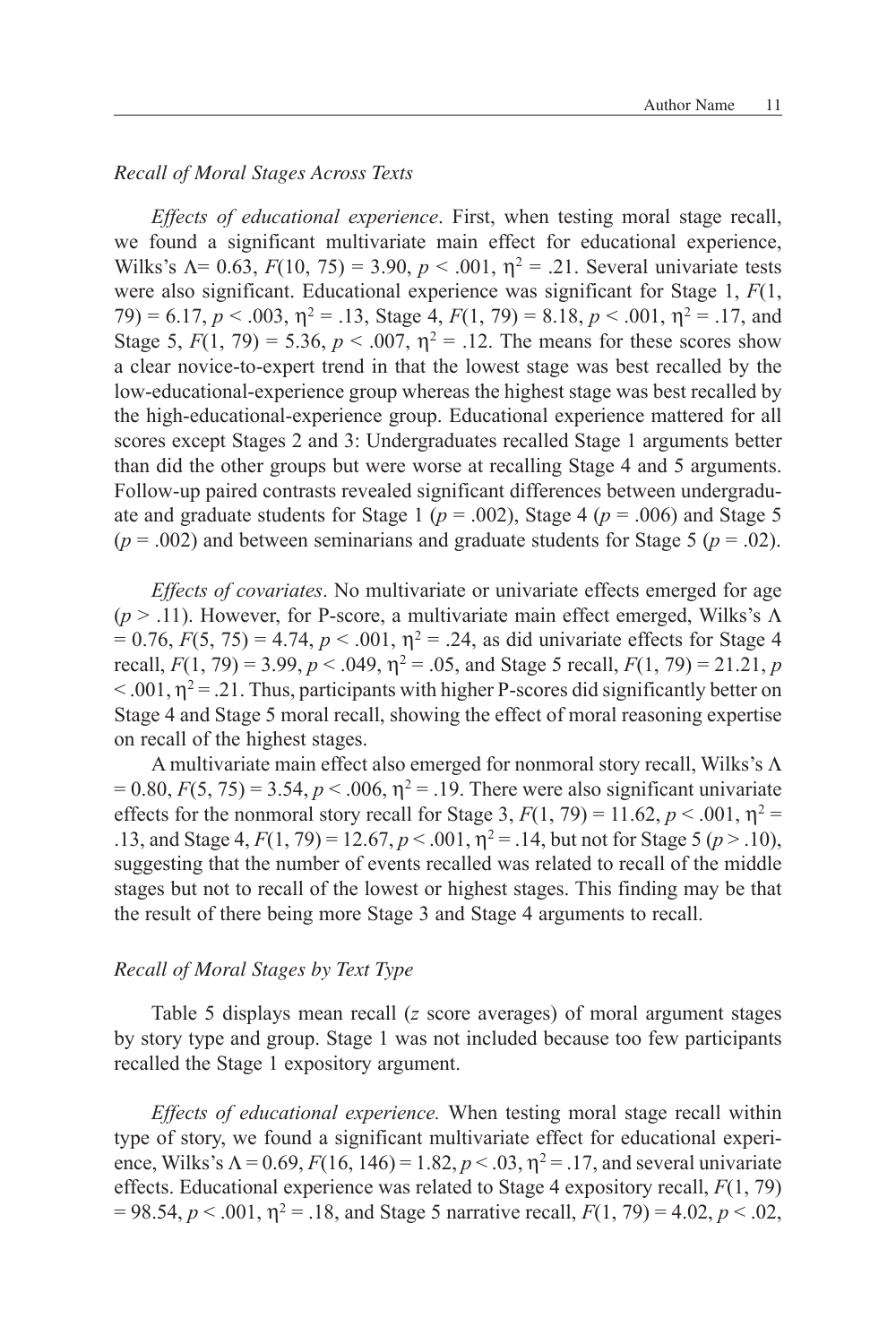$\eta^2$  = .09, and was only marginally significant for Stage 5 expository recall,  $F(1)$ ,  $79$ ) = 2.92,  $p = 0.06$ . In these cases, the graduate students performed significantly better than did the other groups.

Using an ANOVA, we found that several post hoc comparisons among groups (with Bonferroni correction) were significant. For Stage 4 arguments in expository texts, we found significant differences between undergraduates and seminarians ( $p = .0001$ ) and between undergraduate and graduate students ( $p =$ .015). Graduate students were significantly better at recalling Stage 5 arguments in the narratives than were both undergraduates  $(p = .0001)$  and seminarians  $(p)$ = .001), but were significantly better than only the undergraduates for recall of Stage 5 arguments in expository texts ( $p = .002$ ).

*Effects of covariates*. A significant multivariate effect emerged for P-score, Wilks's  $Λ = 0.73$ ,  $F(8, 72) = 3.34$ ,  $p < .003$ ,  $η<sup>2</sup> = .27$ . P-score univariate effects were also significant for Stage 5 recall, both expository,  $F(1, 79) = 7.07$ ,  $p < .009$ ,  $\eta^2 = .08$ , and narrative,  $F(1, 79) = 15.75$ ,  $p < .001$ ,  $\eta^2 = .17$ . Higher P-scores were associated with better recall of Stage 5 moral arguments.

A significant multivariate effect also emerged for nonmoral story recall, Wilks's  $Λ = 0.78$ ,  $F(8, 72) = 2.68$ ,  $p < .01$ ,  $η<sup>2</sup> = .23$ . In addition, nonmoral story recall was related to Stage 3 narrative recall,  $F(1, 79) = 4.90, p < .03, η<sup>2</sup> = .06,$ Stage 3 expository recall,  $F(1, 79) = 8.91$ ,  $p < .004$ ,  $\eta^2 = .10$ , Stage 4 narrative recall,  $F(1, 79) = 7.79$ ,  $p < .007$ ,  $\eta^2 = .09$ , and Stage 4 expository recall,  $F = 8.70$ ,  $p < .004$ ,  $\eta^2 = .10$ . Again, these results may be the result of the preponderance of Stage 3 and 4 arguments.

Last, when testing for moral recall by story type, a significant multivariate main effect emerged for age, Wilks's  $\Lambda = 0.81$ ,  $F(8, 72) = 2.13$ ,  $p < .04$ ,  $\eta^2 = .19$ . Age mattered for Stage 4 narrative recall,  $F(1, 79) = 7.73$ ,  $p < .007$ ,  $\eta^2 = .09$ ; older participants recalled Stage 4 arguments better than younger participants did. In addition, younger participants surpassed both of the other groups for Stage 2 narrative recall,  $F(1, 79) = 4.32$ ,  $p < .04$ ,  $\eta^2 = .05$ . Results for moral recall by story type are summarized in Table 6.

## **Discussion**

We tested recall of moral narratives and moral expository texts. The texts presented issues from everyday life that average people encounter. This approach differs from studies in which experts and novices were compared on problems that were easy for the experts but new and difficult for the novices (Hmelo-Silver, Nagarajan, & Day, 2002). Much like political discourse on editorial pages and television news, these texts interwove moral reasons with everyday detail and were on topics with passing familiarity to typical adults.

We tested three groups who differed in amount of educational experience in the moral domain: undergraduates, Lutheran seminarians, and graduate students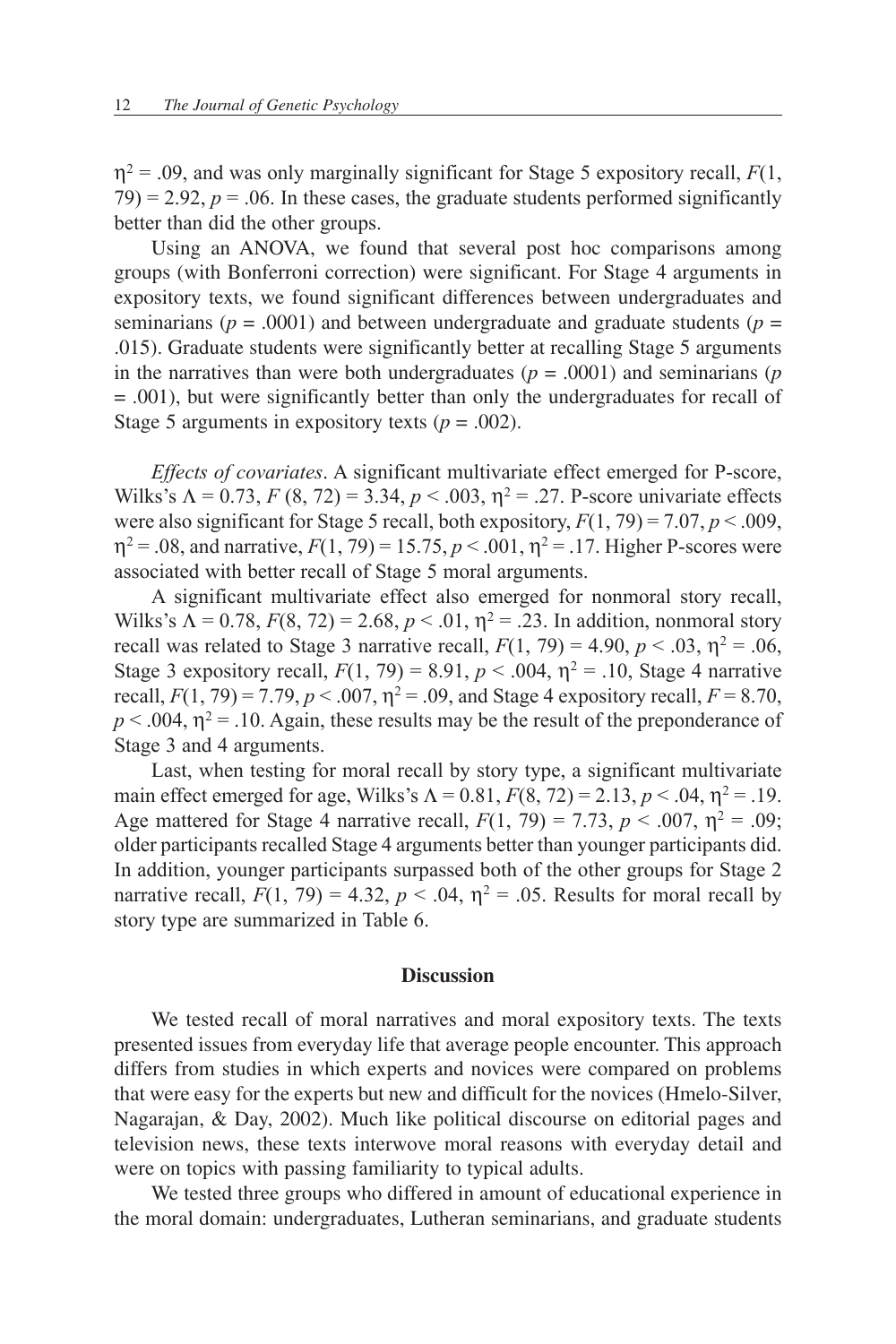in philosophy and political science. We examined educational experience, moral judgment scores, and age for their relations to recall of moral arguments at different stages of reasoning, and all three variables had an influence. For example, age appeared to follow a developmental trend in the narrative stories; younger students recalled more Stage 2 and older students more Stage 4 moral arguments. Similarly, both P-score and educational experience mattered for moral argument recall. Undergraduates recalled Stage 1 arguments better (no expository Stage 1 was recalled, so Stage 1 recall is of narratives only), whereas the more educated students recalled higher-stage arguments better. The specialized experience of the seminarians was evident in their high recall of the Stage 4 and 5 arguments in the expository texts. Their performance on these texts at the higher stages was equivalent to that of the graduate students. However, that their experience with moral problem solving was not as sophisticated as that of the graduate students was demonstrated in their poorer performance in recalling Stage 5 moral arguments overall and in the narrative texts. In combination with the relation between P-score and recall of Stage 5 (both overall and by text type), these findings suggest that moral reasoning experience added significantly, beyond educational experience, for recall of Stage 5. In other words, the moral reasoning expertise of advanced students contributed to virtually all higher-stage recall, but moral judgment scores still contributed beyond educational experience to recall of the most sophisticated arguments.

# *Recall of Moral Texts as a Function of Education, Age, and Moral Judgment*

Our first hypothesis was that participants with higher moral reasoning expertise, regardless of age and educational experience, would exhibit better recall for the highest stage moral arguments than would those with low moral reasoning expertise. In particular, we expected the advantage of moral judgment development to remain, even when controlling for educational experience and age. Because both of these latter variables also had a relation with recall of moral texts, we considered them first, followed by a discussion of the value added by moral reasoning expertise.

*Educational experience influenced moral recall*. As in research of experience differences in other domains, the groups responded distinctively to text events (Johnson & Mervis, 1997; Myles-Worsley, Johnston, & Simons, 1988). The higher-educational-experience group did not have superior performance for the nonmoral text (see Table 3), suggesting that educational experience per se was not a factor for performance on the recall task generally. As shown in Table 4, compared with participants with less educational experience, participants with more education in moral reasoning demonstrated superior performance in response only to high-level moral arguments. Kohlberg's (1984) theory of sequential, hierarchical stages in moral judgment was thus supported. The higher-educational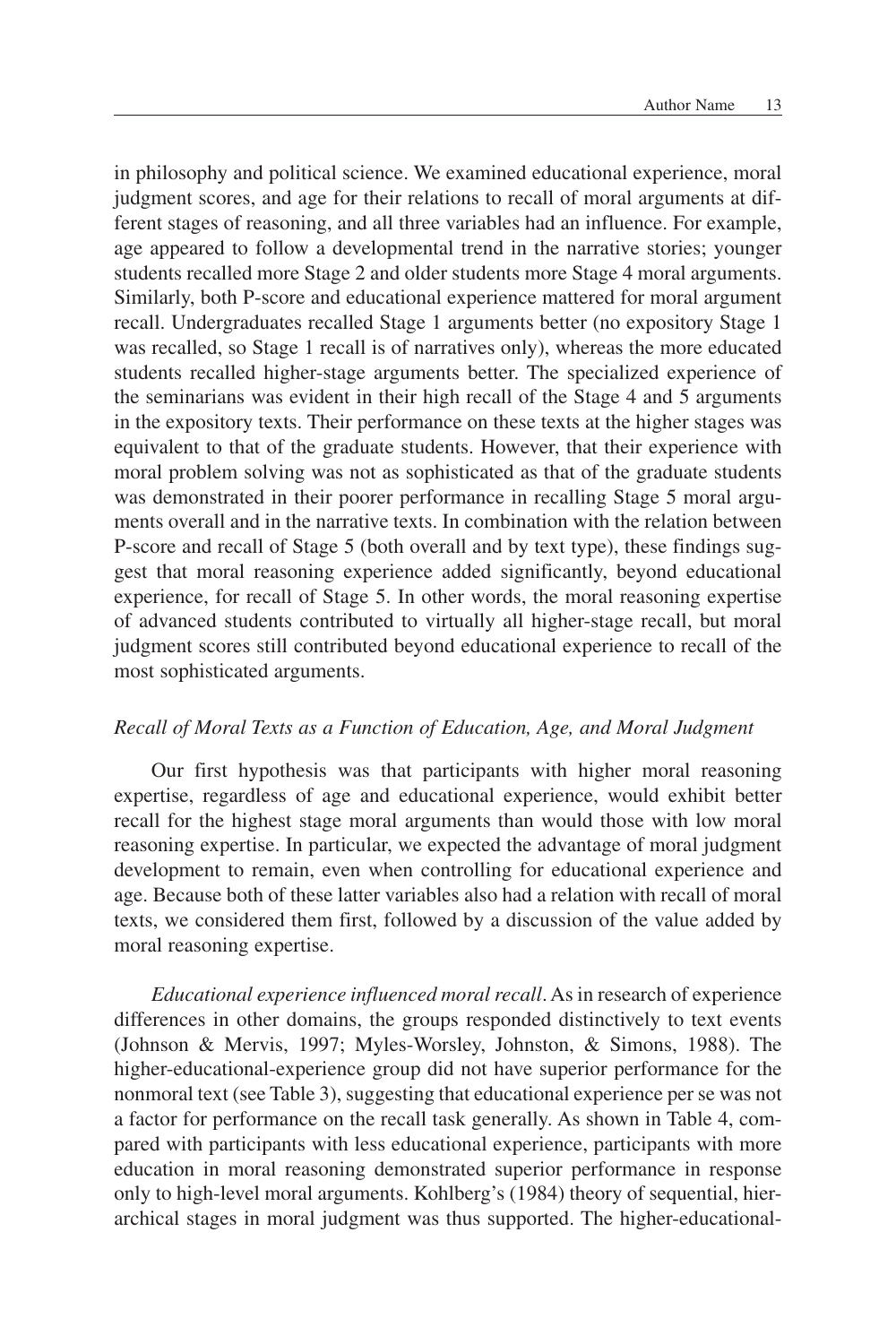experience group consistently recalled more complex (postconventional) arguments, demonstrating their distinctive competence with such reasoning, whereas the lower-educational-experience group performed better with moral argument recall at Stage 1. Since we used age as a covariate, these results appear to reflect moral reasoning experience and not only age-related developmental change.

Despite the familiarity of the types of problems in the narratives and equal overall recall levels among groups, the higher-education group performed significantly better for high-stage recall compared with the lower-education groups. Although the narratives we used contained fragments of higher moral stage concepts, the lower-education groups were less likely to recall them, suggesting that they did not have the resources to apprehend the intentionally fragmented moral arguments. These results corroborate findings of expert–novice differences in other studies. For example, in research with baseball novices and experts, Voss, Fincher-Kiefer, Greene, and Post (1986) reported that novices seemed to be limited by what was explicitly mentioned about baseball in a text, whereas the experts drew on background knowledge when interpreting the text. Nevertheless, the youngest participants, who were largely in the lower-educational experience group, did have background knowledge that they employed to identify the fragments of arguments from Stages 1 and 2. In particular, the young, lower-educational experience participants successfully recalled Stage 1 arguments overall and Stage 2 arguments in the narratives better than their older, more educated counterparts did. Ostensibly, the familiar moral schemas associated with the lower-stage arguments were active, helping these participants recall them. Moravcsik and Kintsch (1993) found that correctness of recall depended on "the availability of appropriate domain knowledge" (p. 361). Clearly, the young, lower-educational experience participants seemed to have some moral knowledge, but it may have been insufficient or inappropriate for recalling the higher-stage arguments. As Neisser (1967) pointed out, "information can be picked up only if there is a developmental format ready to accept it. Information that does not fit such a format goes unused. Perception is inherently selection" (p. 55). The asymmetrical nature of the results provides support for the argument that moral texts activated background knowledge as readers processed them. The fact that younger/undergraduate readers were equally if not more adept than the other groups at generating low-level moral arguments but significantly less adept at identifying higher-level arguments suggests that both development and experience with moral reasoning improve comprehension of moral texts that contain similar reasoning.

Although we did not test whether the effects we found were the result of encoding or retrieval differences, theoretically, schemas filtered and selected text events generally. Not only did higher-educational-experience participants recall the higher levels of moral arguments better than did the lower-educationalexperience participants in the moral texts, but those with more education also remembered the general story events from the expository moral texts better than did those with less education (see Table 3). This finding suggests that those with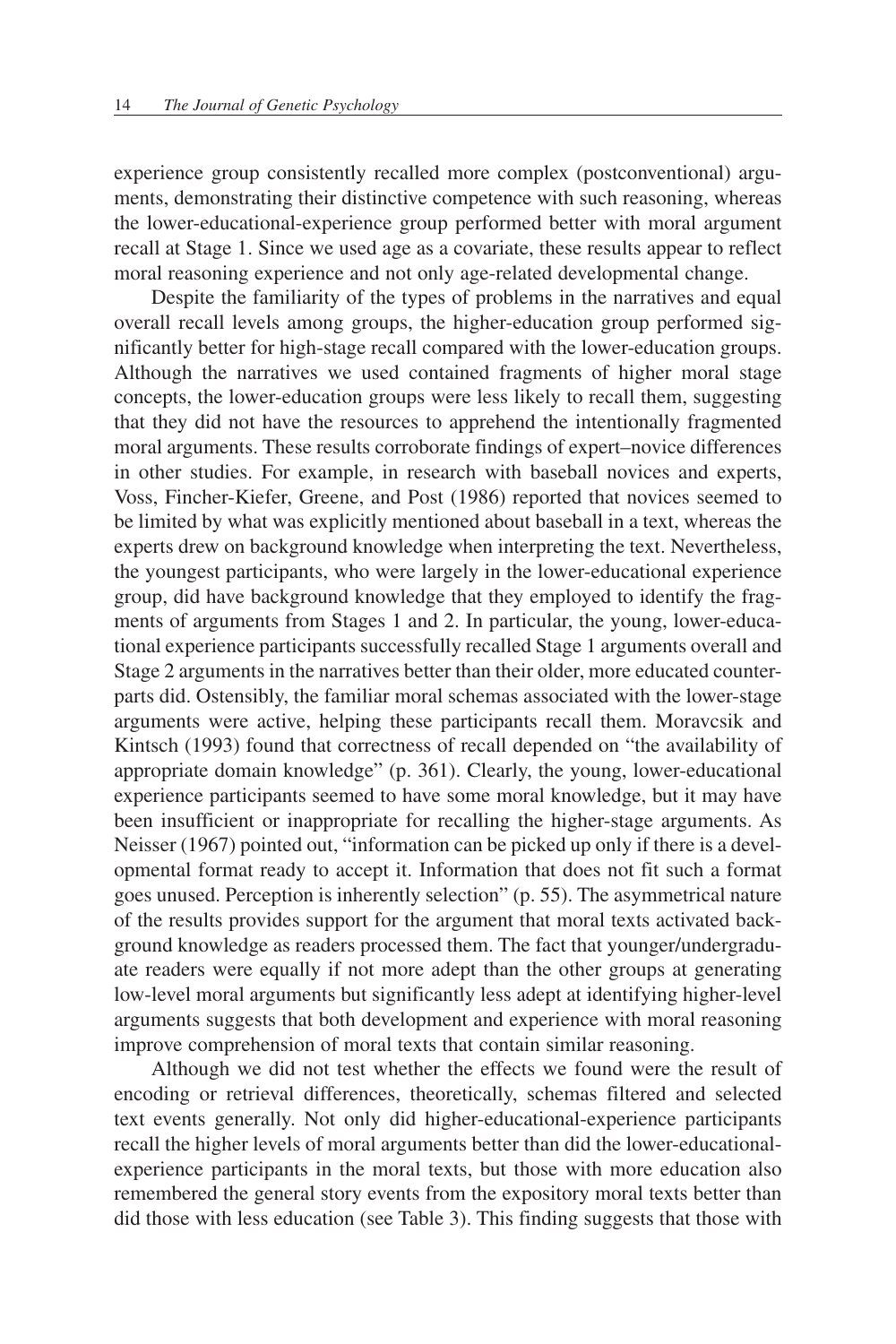more experience in moral reasoning may have a wider *causal field* of explanation (a wider set of accessible explanations to choose from) for the moral events in the story (Einhorn & Hogarth, 1986; Ericsson & Kintsch, 1995; Mackie, 1980) and consequently have more resources to infer relations between all events in the text. In these stories, moral arguments were intertwined with general content, so their cohesion may have been interdependent. As a result, the stories may have made more sense or may have activated a more stable mental representation of the story events in individuals with more formal educational experience.

*Age influenced moral recall in a developmentally expected fashion.* Age appeared to influence performance on the tasks separately from educational experience or moral reasoning expertise. Age was related to recall of Stage 2 for younger participants and Stage 4 for older participants in the narrative stories. Stage 2 arguments are more salient for emerging adults than for adults, presumably because those arguments still ring true. Moral judgment scores on the DIT (see Figure 1) also showed that for undergraduates, who were on average the youngest participants, Stage 2 was one of the most preferred stages. Moral development is thus reflected as a function of age in both participants' recall of moral texts and moral judgment scores.

*Moral judgment contributes to moral recall beyond educational experience and age.* Despite the evidence that training or focused study played a role in what was recalled, moral judgment scores predicted recall of Stage 4 and 5 arguments beyond educational experience alone. The standard deviations for P-scores were large within each education group, meaning that some individuals' P-scores overlapped with those of individuals in the other education groups. Even after taking educational experience into account, individuals with high moral judgment scores recalled more high-stage arguments, on average, than did individuals with lower moral judgment scores. Higher moral judgment scores contributed to Stage 4 and 5 general recall because those participants had the moral schemas to comprehend them, even though the education group to which they belonged may have had lower P-score averages. This result is not surprising. Higher scores in moral judgment are promoted by enriched social environments, not only by education (Rest, 1986). Participants with higher scores who did not fall into the graduate student group had developed above-average scores for their educational-experience group because of factors beyond their level of formal education.

# *Moral Recall and Text Type*

Our second hypothesis was that recall of expository texts would be more difficult than recall of narrative texts in general, but that recall of expository texts, more so than narratives, would be a function of moral reasoning expertise. We also expected educational experience to correlate with recall of expository texts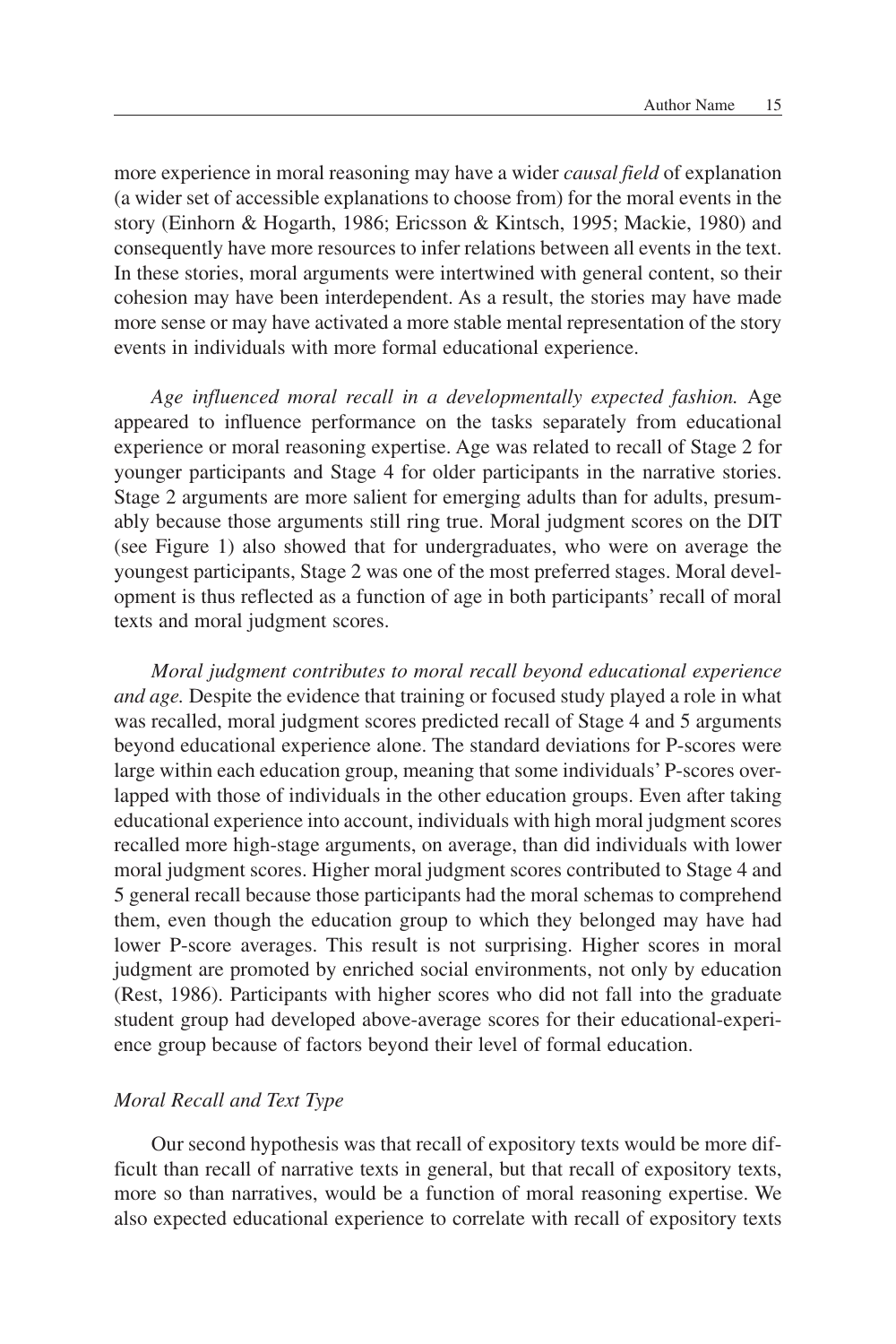because of the enhanced comprehension requirements of expository compared with narrative writing. These hypotheses were largely supported.

The higher difficulty in recall of the expository texts compared with the narrative texts appeared largely for the undergraduates and less for the other groups (see Table 3); however, we did not test this finding directly. Education beyond the undergraduate level appeared to aid the comprehension of expository material for seminarians and graduate students. In particular, graduate students outperformed the other groups on the editorial "Life and Death." This text contained a high proportion of Stage 4 and Stage 5 arguments (see Table 1) and may have been especially challenging for the other two groups. These group differences support the hypothesis that domain familiarity would facilitate recall of expository texts. Moreover, although educational experience predicted scores for Stage 5 arguments in narrative texts alone, moral judgment score predicted scores for Stage 5 arguments in both types of texts, suggesting that moral expertise made a particular difference in the expository texts.

## *Using Texts to Study Moral Development*

Moral text processing holds promise as a means to test moral thinking. Using moral text recall as a means to test moral thinking overcomes the limitations of requiring participants to explain their understanding, as in an interview, and the limitations of using only recognition to measure understanding. Instead, text recall allows for a more veridical measure of what people do with the discourse they process day to day. This method is ripe for further exploration, particularly in an era when discourse is comprehended so differently according to ideology. For example, participants process the same information with a positive or negative bias depending on whether it refers to a political candidate they like or one they dislike (Westen, Blagov, Harenski, Kilts, & Hamann, 2006).

# *Future Research*

Vitz (1990) proposed that there are differences in processing of narratives and expository texts based on Bruner's (1986) dual view of human thought. *Propositional thinking* is logicoscientific, paradigmatic, and formal interpretation, which possesses public procedures for verification and is context independent. This type of thought is well represented by typical measures of moral judgment such as the MJI and DIT. In contrast, *narrative thinking* is concrete, interpersonal, and subjective. It is characterized by description that aims at verisimilitude and requires understanding human intention. It is appreciative of particularities, such as time and place, character, and action, and its power derives from contextual sensitivity. This type of thinking has not been measured systematically in the moral domain despite the fact that one of the earliest human cognitive faculties to emerge is the ability to create and comprehend narratives (Fivush, 1997; Neisser, 1967).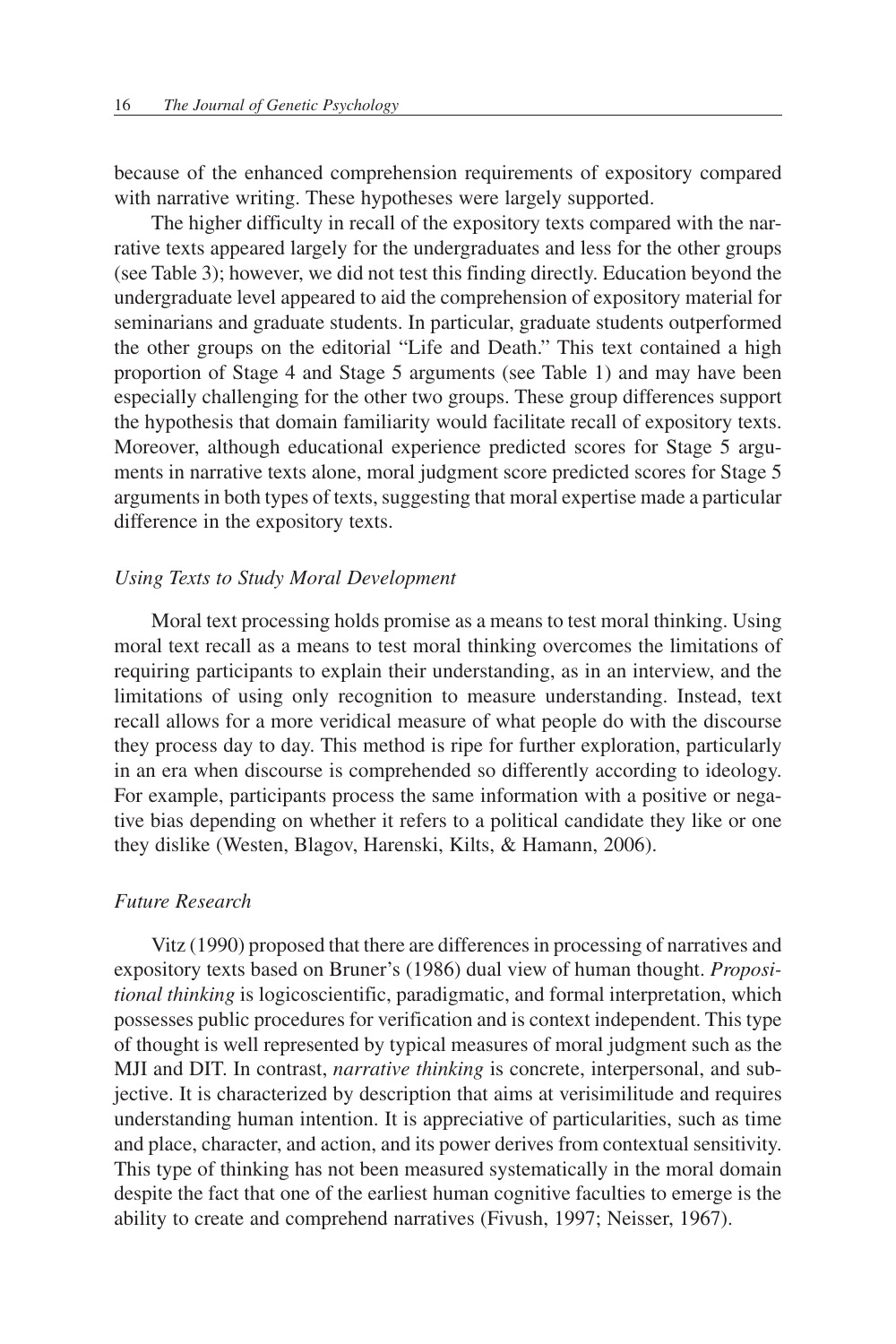In a sense, we explored the two types of thought in our comparisons of narrative and expository stimuli. Our data suggest that comprehension of moral expository texts is facilitated by moral judgment development and training. However, Bruner's (1986) narrative thinking may not have been presented sufficiently in our narratives. Our narratives were condensed episodes with a high amount of embedded moral reasoning. A more typical narrative that taps narrative thought would focus less intensely on reasoning and instead highlight other aspects of morality, such as moral goals, moral identity, moral emotion, moral sensitivity, and moral action, or their opposites.

#### **AUTHOR NOTE**

**Darcia Narvaez** is associate professor of psychology at the University of Notre Dame. In her research, she tries to bridge the gaps in approaches to character education and moral psychology. Integrating cognitive science, expertise, and classical notions of virtue cultivation, she has developed the Integrative Ethical Education model. She has published various curriculum materials and was the leader of the design team for the Minnesota Community Voices and Character Education Project, which she reported on at a Whitehouse conference. Her Triune Ethics theory is a comprehensive account of moral psychology rooted in neurobiology. She is the head of the Good Media, Good Kids Project that provides positive ratings of children's media. She directs the Center for Ethical Education (http://cee.nd.edu). **Tracy Gleason** is associate professor of psychology at Wellesley College. Most of Dr. Gleason's research concentrates on exploring and describing the relationships that some preschool-aged children have with imaginary companions. Studying the ways in which children talk about and sometimes interact with imaginary companions has the potential to illuminate how young children understand and think about social relationships in particular. She has advocated for special requirements for teachers of children in kindergarten and younger. She is also interested in working on policy issues such as passage of the United Nations Convention on the Rights of the Child.

#### **REFERENCES**

- Abernathy, C. M., & Hamm, R. M. (1995). *Surgical intuition*. Philadephia: Hanley & Belfus.
- Alexander, P. A. (1992). Domain knowledge: Evolving themes and emerging concerns. *Educational Psychologist, 27,* 33–51.
- Alexander, P. A., Pate, P. E., & Kulikowich, J. M. (1989). Domain-specific and strategic knowledge: Effects of training on students of differing ages or competence levels. *Learning and Individual Differences, 1,* 283–325.
- Anderson, R. C., Reynolds, R. E., Schallert, D. L., & Goetz, E. T. (1977). Frameworks for comprehending discourse. *American Educational Research Journal, 14,* 367–381.
- Arbuckle, T. Y., Vanderleck, V. F., Harsany, M., & Lapidus, S. (1990). Adult age differences in memory in relation to availability and accessibility of knowledge-based schemas. *Journal of Experimental Psychology: Learning, Memory, & Cognition, 16,* 305–315.
- Bartlett, F. C. (1932). *Remembering*. Cambridge, England: Cambridge University Press.
- Birkmire, D. P. (1985). Text processing: The influence of text structure, background knowledge, and purpose. *Reading Research Quarterly, 20,* 314–326.
- Bransford, J. D., & Johnson, M. K. (1972). Contextual prerequisites for understanding: Some investigations of comprehension and recall. *Journal of Verbal Learning and Ver-*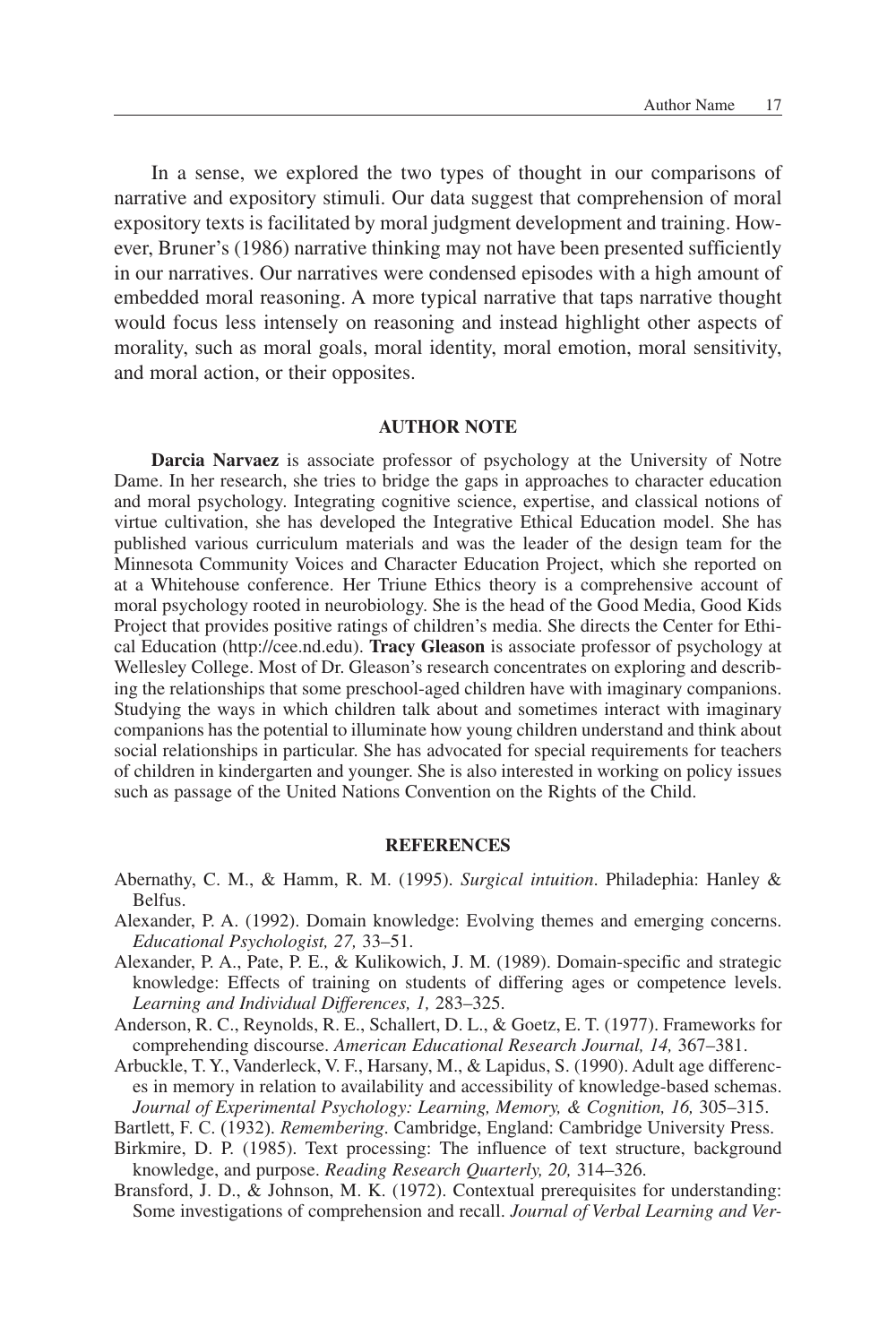*bal Behavior, 11,* 717–726.

- Bruner, J. (1986). *Actual minds, possible worlds*. Cambridge, MA: Harvard University Press.
- Chase, W., & Simon, H. (1973). Perception in chess. *Cognitive Psychology, 4,* 55–81.
- Chi, M. T .H., & Koeske, R. (1983). Network representation of a child's dinosaur knowledge. *Developmental Psychology, 19,* 29–39.
- Chiesi, H., Spilich, G., & Voss, J. (1979). Acquisition of domain-related information in relation to high and low domain knowledge. *Journal of Verbal Learning and Verbal Behavior, 18,* 257–273.
- Colby, A., Kohlberg, L., Speicher, B., Hewer, A., Candee, D., Gibbs, J. et al. (1987). *The measurement of moral judgment* (Vol. 1 & 2). New York: Cambridge University Press.
- Crafton, L. K. (1983). Learning from reading: What happens when students generate their own background information? *Journal of Reading, 26,* 586–593.
- Einhorn, H. J., & Hogarth, R. M. (1986). Judging probable cause. *Psychological Bulletin, 99,* 3–19.
- Einstein, G. O., McDaniel, M. A., Owen, P. D., & Coté, N. C. (1990). Encoding and recall of texts: The importance of material appropriate processing. *Journal of Memory and Language, 29,* 566–581.
- Ericsson, K. A., & Kintsch, W. (1995). Long-term working memory. *Psychological Review, 12,* 211–245.
- Fincher-Kiefer, R., Post, T. A., Greene, T. R., & Voss, J. V. (1988). On the role of prior knowledge and task demands in the processing of text. *Journal of Memory and Language, 27,* 416–428.
- Fivush, R. (1997). Event memory in early childhood. In N. Cowan (Ed.) *Development of memory in childhood* (pp. 139–161). Hove, England: Psychology Press/Erlbaum.
- Goldman, S., & Varma, S. (1995). CAPping the Construction-Integration Model of discourse. In C. A. Weaver III, S. Mannes, & C. R. Fletcher (Eds.), *Discourse comprehension: Essays in honor of Walter Kintsch* (pp. 337–358). Hillsdale, NJ: Erlbaum.
- Haas, C., & Flower, L. (1988). Rhetorical reading strategies and the construction of meaning. *College Composition and Communication, 39,* 167–183.
- Hayes, D. A., & Tierney, R. J. (1982). Developing readers' knowledge through analogy. *Reading Research Quarterly, 17,* 256–280.
- Hmelo-Silver, C. E., Nagarajan, A., & Day, R. S. (2002). "It's harder than we thought it would be": A comparative case study of expert–novice experimentation strategies. *Science Education, 86,* 219–243.
- Hogarth, R. M. (2001). *Educating intuition.* Chicago: University of Chicago Press.
- Johnson, K. E., & Mervis, C. B. (1997). Effects of varying levels of expertise on the basic level of categorization. *Journal of Experimental Psychology: General, 126,* 248–277.
- Johnson, P. E., Hassebrock, F., Duran, A. S., & Moller, J. H. (1982). Multimethod study of clinical judgment. *Organizational Behavior and Human Performance, 30,* 201–230.
- Keil, F. C., & Wilson, R. A. (1999). Explaining explanations. In F. C. Keil & R. A. Wilson (Eds.), *Explanation and cognition* (pp. 1–18). Cambridge, MA: Bradford MIT Press.
- King, P. M., & Kitchener, K. S. (1994). *Developing reflective judgment: Understanding and promoting intellectual growth and critical thinking in adolescents and adults.* San Francisco: Jossey-Bass.
- Kintsch, W. (1988). The role of knowledge in discourse comprehension: A construction integration model. *Psychological Review, 95,* 163–182.
- Kohlberg, L. (1984). *The psychology of moral development: The nature and validity of moral stages*. New York: Harper & Row.
- Kulikowich, J. M., & Alexander, P. A. (1990). The effects of gender, ability, and grade on analogy performance. *Contemporary Educational Psychology, 15,* 364–377.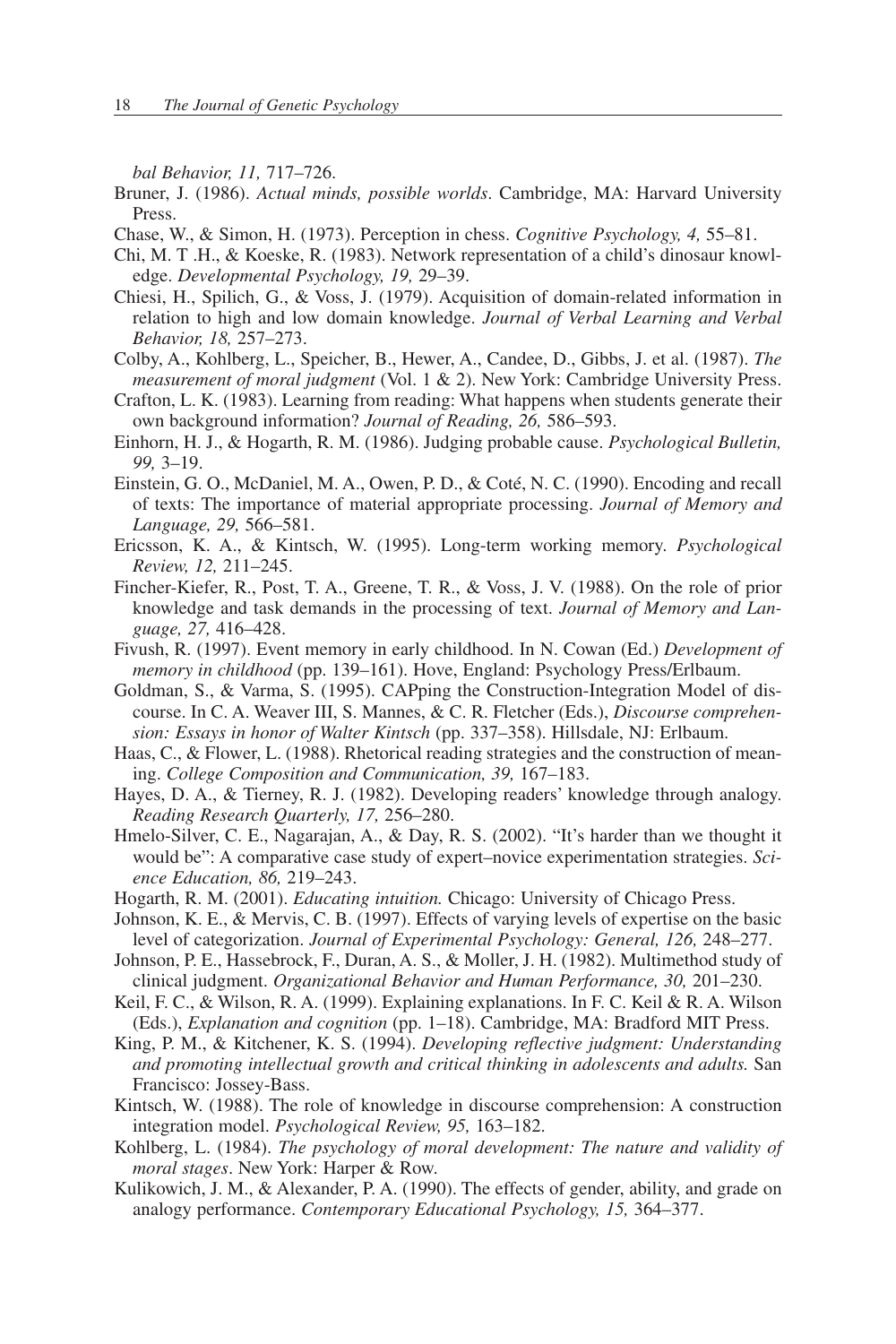Mackie, J. L. (1980). *The cement of the universe*. Oxford, England: Clarendon.

- McDaniel, M. A., Einstein, G. O., Dunay, P. K., & Cobb, R. E. (1986). Encoding difficulty and memory: Toward a unifying theory. *Journal of Memory & Language, 25,* 645–656.
- Meutsch, D. (1989). How to do thoughts with words II: Degrees of explicitness in thinkaloud during the comprehension of literary and expository texts with different types of readers. *Poetics, 18,* 45–71.
- Moravcsik, J. E., & Kintsch, W. (1993). Writing quality, reading skills, and domain knowledge as factors in text comprehension. *Canadian Journal of Experimental Psychology, 47,* 360–374.
- Myles-Worsley, M., Johnston, W., & Simons, M. A. (1988). The influence of expertise on x-ray image processing. *Journal of Experimental Psychology: Learning, Memory, & Cognition, 14,* 553–557.
- Narvaez, D. (1998). The effects of moral schemas on the reconstruction of moral narratives in 8th grade and college students. *Journal of Educational Psychology, 90,* 13–24.
- Narvaez, D. (1999). Using discourse processing methods to study moral thinking. *Educational Psychology Review, 11,* 377–394.
- Narvaez, D. (2002). Individual differences that influence reading comprehension. In M. Pressley & C. C. Block (Eds.), *Reading comprehension instruction* (pp. 158–175). New York: Guilford.
- Narvaez, D., & Bock, T. (2002). Moral schemas and tacit judgement or how the Defining Issues Test is supported by cognitive science. *Journal of Moral Education, 31,* 297–314.
- Narvaez, D., Endicott, L., & Thoma, S. J. (2001, August). *Expertise and the speed of moral information processing.* Paper presented at the 109th annual meeting of the American Psychological Association, San Francisco.
- Narvaez, D., Getz, I., Rest, J. R., & Thoma, S. (1999). Individual moral judgment and cultural ideologies. *Developmental Psychology, 35,* 478–488.
- Narvaez, D., Lapsley, D., Hagele, S., & Lasky, B. (2006). Moral chronicity and social information processing: Tests of a social cognitive approach to the moral personality. *Journal of Research in Personality, 40,* 966–985.
- Narvaez, D., van den Broek, P., & Ruiz, A. (1999). Reading purpose, type of text and their influence on think-alouds and comprehension measures. *Journal of Educational Psychology, 91,* 488–496.
- Neisser, U. (1967). *Cognitive psychology*. New York: Appleton-Century-Crofts.
- Newell, A., & Simon, H. A. (1972). *Human problem solving*. Englewood Cliffs, NJ: Prentice-Hall.
- Ohlhausen, M. M., & Roller, C. M. (1988). The operation of text structure and content schemata in isolation and interaction. *Reading Research Quarterly, 23,* 70–85.
- Reber, A. S. (1993). *Implicit learning and tacit knowledge: An essay on the cognitive unconscious*. New York: Oxford University Press.
- Rest, J. R. (1979). *Developing in judging moral issues*. Minneapolis: University of Minnesota Press.
- Rest, J. R. (1986). *Moral development: Advances in research and theory*. New York: Praeger.
- Rest, J. R. (1993). *Guide for the DIT*. Minneapolis, MN: Center for the Study of Ethical Development.
- Rest, J. R., & Narvaez, D. (1994). *Moral development in the professions: Psychology and applied ethics*. Hillsdale, NJ: Erlbaum.
- Rest, J. R., Narvaez, D., Bebeau, M., & Thoma, S. (1999). *Postconventional moral thinking: A neo-Kohlbergian approach.* Mahwah, NJ: Erlbaum.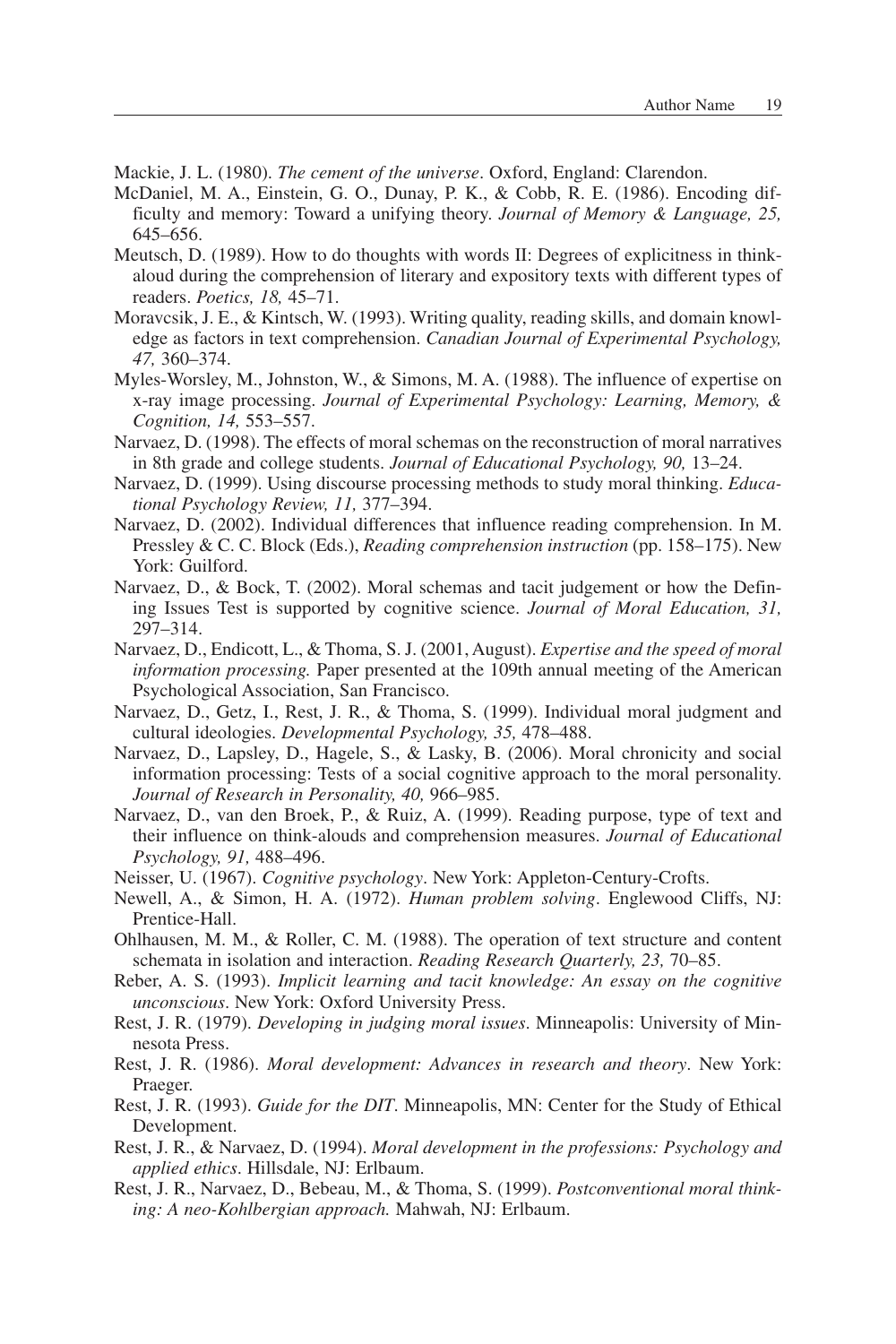- Rest, J. R., Thoma, S. J., & Edwards, L. (1997). Designing and validating a measure of moral judgment. *Journal of Educational Psychology, 89,* 5–28.
- Reynolds, R., Taylor, M., Steffensen, M., Shirey, L., & Anderson, R. (1982). Cultural schemata and reading comprehension. *Reading Research Quarterly, 17,* 353–366.
- Roller, C. M. (1990). The interaction between knowledge and structure variables in the processing of expository prose. *Reading Research Quarterly, 25,* 79–87.
- Schneider, W., Körkel, J., & Weinert, F. E. (1989). Domain-specific knowledge and memory performance: A comparison of high- and low-aptitude children. *Journal of Educational Psychology, 81,* 306–312.
- Simon, H. A., & Chase, W. G. (1973). Skill in chess. *American Scientist, 61,* 394–403.
- Singer, M. (1994). Discourse inference processes. In M. Gernsbacher (Ed.), *Handbook of psycholinguistics* (pp. 479–516). New York: Academic Press.
- Singer, M., Harkness, D., & Stewart, S. T. (1997). Constructing interences in expository text comprehension. *Discourse Processes, 24,* 199–228.
- Spilich, G., Vesonder, G., Chiesi, H., & Voss, J. (1979). Text processing of domain-related information for individuals with high and low domain knowledge. *Journal of Verbal Learning and Verbal Behavior, 18,* 275–290.
- Steffensen, M., Joag-Dev, C., & Anderson, R. (1979). A cross-cultural perspective on reading comprehension. *Reading Research Quarterly, 15,* 10–29.
- Sternberg, R. (1998). Abilities are forms of developing expertise, *Educational Researcher, 3,* 22–35.
- Sternberg, R. J. (1999). Intelligence as developing expertise. *Contemporary Educational Psychology, 24,* 359–375.
- Tappan, M. (1997). Analyzing stories of moral experience: Narrative, voice, and the dialogical self. *Journal of Narrative and Life History, 7,* 379–386.
- Taylor, B. M. (1979). Good and poor readers' recall of familiar and unfamiliar text. *Journal of Reading Behavior, 11,* 375–380.
- Thoma, S. J. (1994). Moral judgments and moral action. In J. R. Rest & D. Narvaez (Eds.), *Moral development in the professions: Psychology and applied ethics* (pp. 199–211). Hillsdale, NJ: Erlbaum.
- Toulmin, S. (1981). The tyranny of principles. *Hastings Center Report, 11,* 31–39.
- Trabasso, T., Secco, T., & van den Broek, P. (1984). Causal cohesion and story coherence. In H. Mandl, N. Stein, & T. Trabasso (Eds.), *Learning and comprehension of text* (pp. 83–111). Hillsdale, NJ: Erlbaum.
- van den Broek, P., Rohleder, L., & Narvaez, D. (1994). Cognitive processes in the comprehension of literary texts. In H. van Oostendorp & R. Zwaan (Eds.), *Naturalistic text comprehension: Vol. LIII. Advances in discourse processes* (pp. 229–246). Norwood, NJ: Ablex.
- van den Broek, P., Rohleder, L., & Narvaez, D. (1996). Causal inferences in the comprehension of literary texts. In R. Kreuz & M. S. MacNealy (Eds.), *Empirical approaches to discourse: Perspectives from the third IGEL conference* (pp. 179–200). Norwood, NJ: Ablex.
- Vitz, P. C. (1990). The use of stories in moral development: New psychological reasons for an old education method. *American Psychologist, 45,* 709–720.
- Voss, J. F., Fincher-Kiefer, R. H., Greene, T. R., & Post, T. A. (1986). Individual differences in performance: The contrastive approach to knowledge. In R. J. Sternberg (Ed.), *Advances in the psychology of human intelligence* (pp. 297–334). Hillsdale, NJ: Erlbaum.
- Walker, C. H. (1987). Relative importance of domain knowledge and overall aptitude on acquisition of domain-related information. *Cognition and Instruction, 4,* 25–42.
- Warren, W. H., Nicholas, D. W., & Trabasso, T. (1979). Event chain and inferences in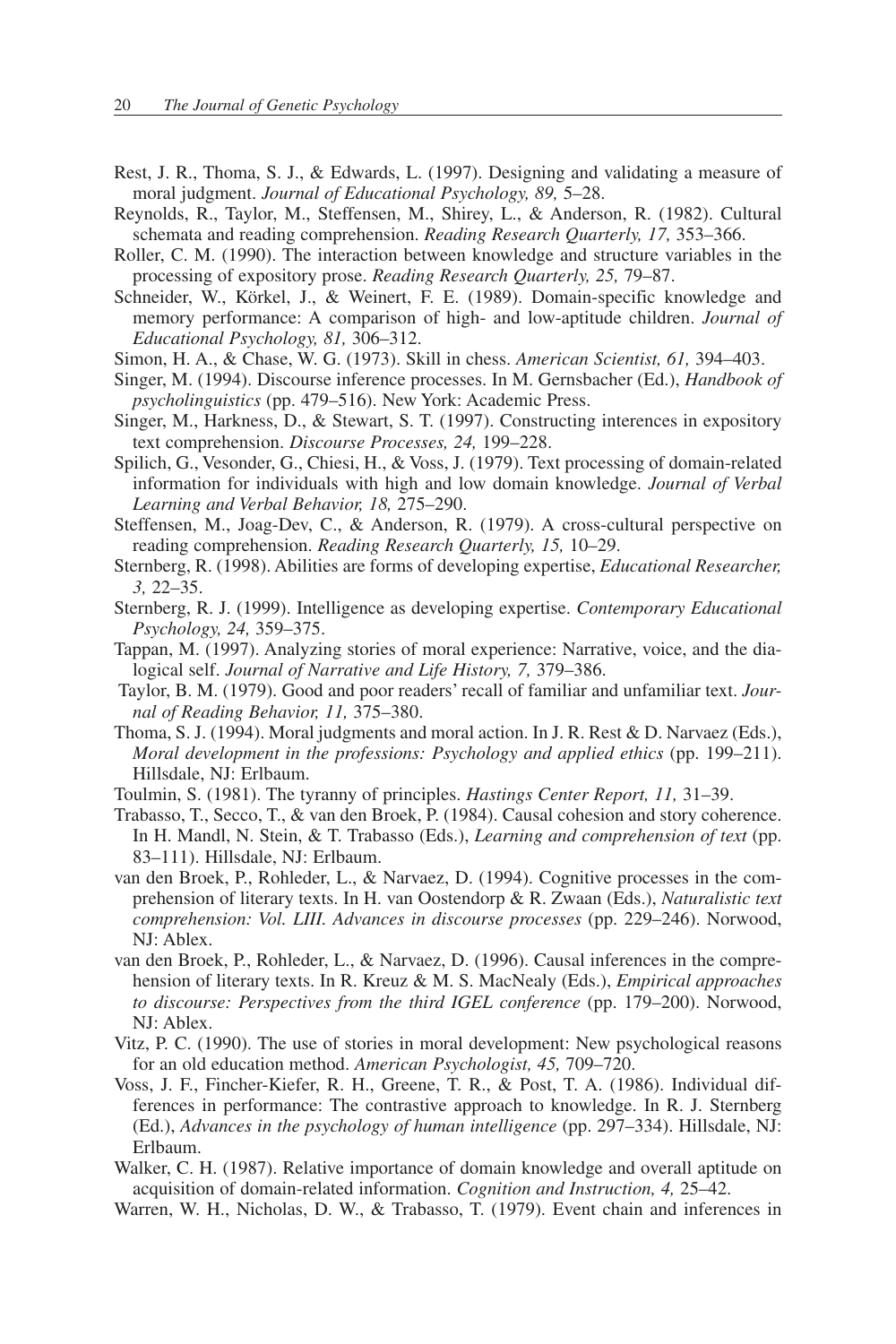understanding narratives. In R. O. Freedle (Ed.), *New directions in discourse processing,*  (Vol. 2, pp. 23–52)*.* Hillsdale, NJ: Erlbaum.

- Westen, D., Blagov, P. S., Harenski, K., Kilts, C., & Hamann, S. (2006). Neural bases of motivated reasoning: An fMRI study of emotional constraints on partisan political judgment in the 2004 U.S. presidential election. *Journal of Cognitive Neuroscience, 18,* 1947–1958.
- Zwaan, R. A. (1994). Effect of genre expectations on text comprehension. *Journal of Experimental Psychology: Learning, Memory, & Cognition, 20,* 920–933.

#### **APPENDIX A**

#### **Sara's Evening at Home**

Sara drove into her garage stall and sighed. Thank goodness it was Friday. It had been a heck of a day at work—constant interruptions and impossible deadlines. But she wouldn't have to think about it for two days.

She started the bathtub water. A good hot bubble bath could do wonders. As she began to realize her good fortune of having an unplanned evening, her eyes sparkled with possibilities. She could walk down to the lake and watch the stars later! She could pull out that new romance novel she'd been dying to read. She could finish knitting the baby booties for her expectant sister-in-law, or she could write to her friends who lived out of town.

Or I could call some friends to come over. Jed? —no, he was out skiing this weekend . . . Cindy? —she was probably busy with her new friends . . . Nona was at a family party, Ted was with his mother in the hospital, Heather was playing at the symphony . . . . Everybody was busy. It's okay. I like to be alone sometimes.After a light supper and reading, Sara ended up in front of the television with her knitting. As she was beginning her second bowl of popcorn, the doorbell rang. It was Cindy.

"Hey, buddy! How's it going?"

"Come on in. Have some popcorn. Let me tell you about work today!"

"Actually I can't. I'm working—you know—my volunteering. We are going to be sponsoring a demonstration tomorrow at the weapons plant. I came to remind you and to invite you along. It starts at 8 and goes all day, or as long as we can last before being arrested for trespassing. I've got some chains you can use to lock yourself to the fence." At Sara's silence, she paused. "After our months of debate, aren't you convinced yet that this is important to do?" She sat down and dug into the popcorn.

Cindy was Sara's best friend. They had been friends since she could remember. Cindy had joined the peace movement (actively!) about a year ago and had been pestering Sara to join in a protest ever since. Sara was still hesitant. Cindy was getting impatient with her and had been spending more time with her fellow protesters than with Sara. Sara was worried about losing their friendship if she didn't go along with Cindy's request. (STAGE 3)

Cindy assumed that every reasonable person would share her view. "That company makes napalm. They design that stuff to stick to human flesh while it's burning! You can't get it off while its burning! I've seen pictures of children who are horribly maimed and disfigured by it! It's grotesque! (STAGE 3) We can't allow anyone to use napalm for any reason!"

Sara still wasn't sure that Cindy's protests were right. "But Cindy, it's against the law to trespass. What if everyone took the law into their own hands when they didn't like something? Like, what if I don't like it that McDonalds uses lard in their french fries and go out and chain myself to the golden arches? Think of the chaos there could be . . . 20 people over here chained to an arch, 31 people over there chained to Big Boy's leg . . . 49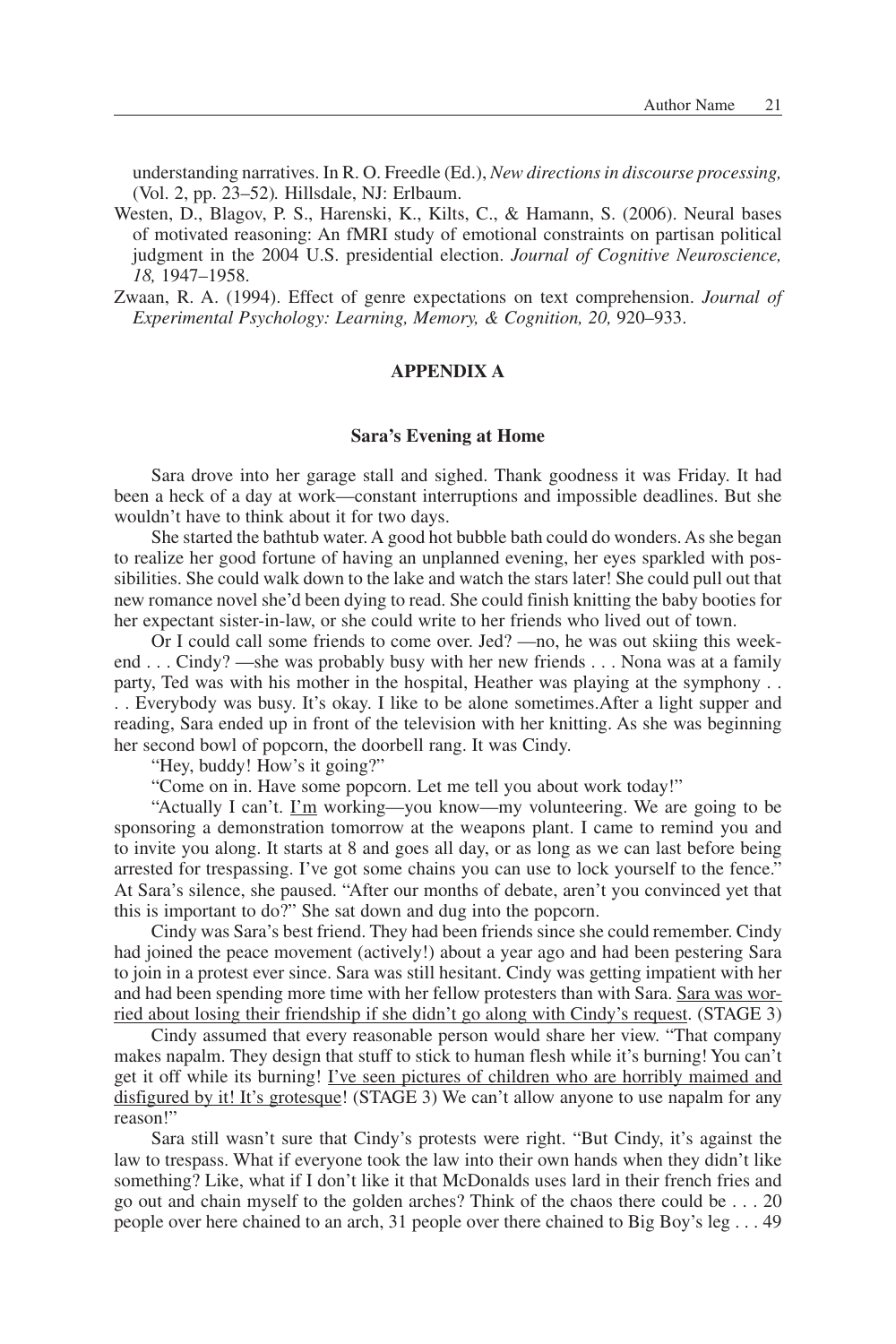people over there marching on Dairy Queen . . . what a mess if everyone started breaking the law!" (STAGE 4)

Cindy was ready for that response. "Listen! This munitions company is making millions of dollars from OUR tax money for the purpose of burning and maiming innocent little children. The military bureaucrats are making decisions to use MY tax dollars to do things that I absolutely abhor! The decision makers can't be trusted, and we can't stand by and let them act for us! They are supposed to represent us. They get their power from us! They have power only as long as we give them the power. (STAGE 5) I can't just stand by and let them make immoral decisions! And I am willing to go to jail to stop them!"

Sara still wavered. "I agree that each of us has to decide on issues of fairness. I agree that it is right to break the law sometimes, when doing so calls attention to some moral outrage. But I can't believe that our government is out to napalm innocent children, although it may have happened in some cases. We are a planet of wars. That means that defense is necessary, military might is necessary, munitions plants are necessary. I can't see that we have to take drastic measures yet in this case."

Cindy spoke quietly now. "Sara, it IS intentional. Napalm is designed for skin. It is a particularly inhuman form of combat. It should not exist. I will chain myself to the fence until my government stops using MY money to have it produced. I won't give up!. . .Won't you come to support me? I want you to be there. You are like family to me."

As Cindy slipped out the door, Sara stood in silence. She thought for a very long time.

#### **APPENDIX B**

## **Life and Death**

When patients suffer, doctors try to soothe (STAGE 3: Doctors should try to soothe patients). But sometimes no amount of medicine can ease a patient's agony, and the cry for relief becomes a plea for death (STAGE 3: The right to die may be used because of untreated treatable suffering). What should doctors do then? According to the Ninth U.S. Circuit Court of Appeals, they should feel free to help a terminally ill patient die (STAGE 4: Those who interpret the law sanction euthanasia). Delivered in San Francisco last week, that declaration is sure to stoke the debate over whether life's liberty stops at death's door (STAGE 5: The principle of liberty extends to the right to die).

It's no mystery why some bedridden and pain-wracked victims of terminal illness yearn for an early death (STAGE 3: Patients should not have to suffer). Last week's court decision, which struck down Washington state's ban on doctor-assisted suicide (STAGE 1: Suicide is punishable), is the first appellate answer to their call. Sure to be reviewed by the Supreme Court, the 8–3 ruling was rooted not so much in conscience as in the Constitution. That document, wrote Judge Stephen Reinhardt, guarantees the right to control "the time and manner of one's death" (STAGE 5: Individuals have a right to dignity [humans have special privilege]; STAGE 2: People should have freedom/a right to do whatever they want).

This is bound to be startling news to people who believe that human beings have no business summoning a dallying Angel of Death (STAGE 4: The laws of nature should determine death, not humans). It's sure to dismay those convinced that life is a gift that must be endured even when it can no longer be enjoyed (STAGE 4: Sanctity of life: life is to be endured even when it is difficult). But as the opinion points out, courts are obliged to steer clear of such deep moral questions: "Those who believe strongly that death must come without physician assistance," wrote Reinhardt, "are free to follow that creed, be